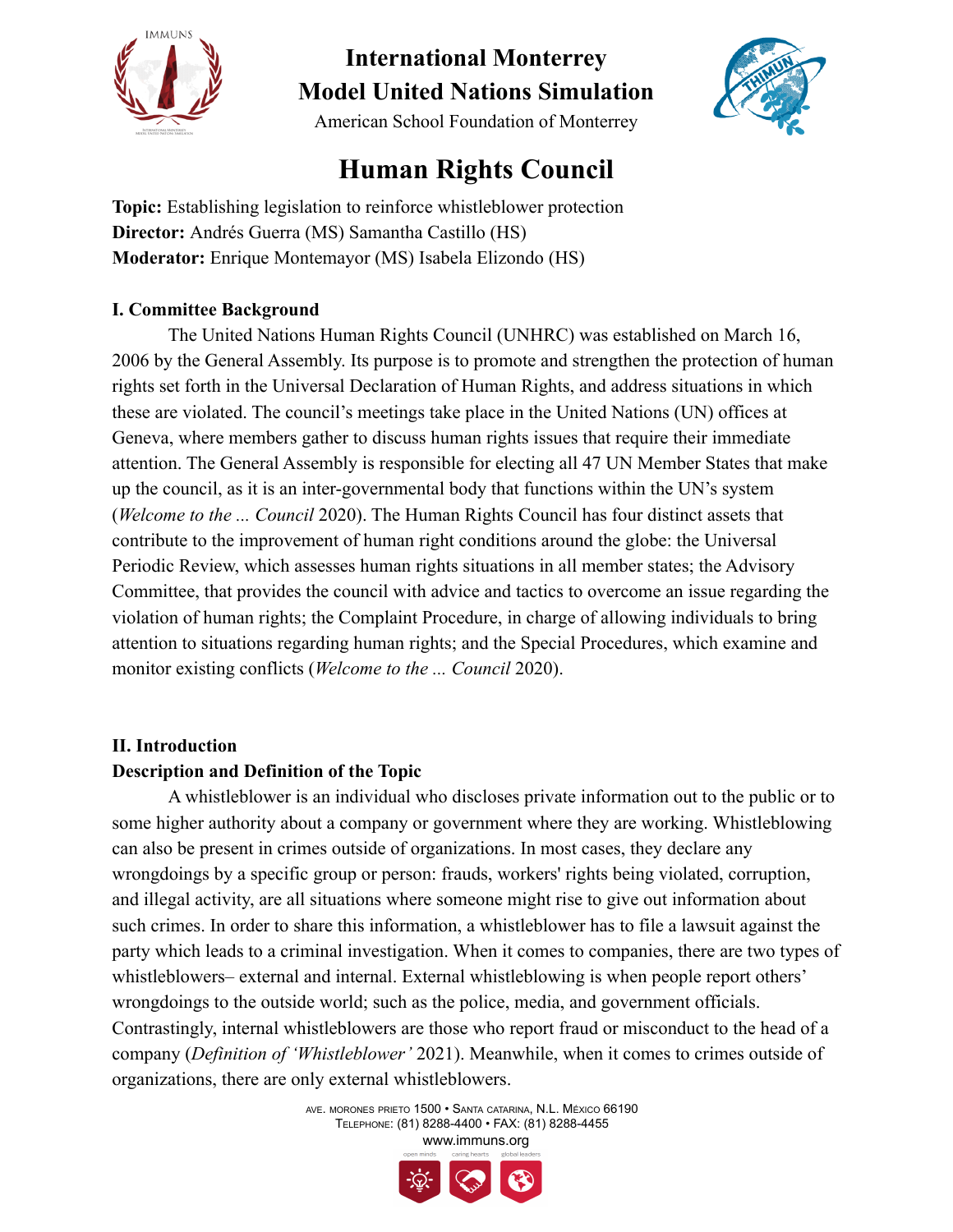

American School Foundation of Monterrey



There are specific federal and state laws that protect whistleblowers from losing their jobs and thus, saving their reputation. These laws offer protection for whistleblowers who work in state and local governments, as well for those who work in the private sector (Pratt  $&$  Cole, 2018). One of the most important federal laws in the United States (US) is the Whistleblower Protection Act (WPA), which was established in 1989. This allows employers from the federal government to safely speak up about any misconduct that's occurring in their workplace without having to suffer any consequences (*Whistleblower Protection Laws ... Whistleblowers* 2021). There is also the Non-Federal Employee Whistleblower Protection Act of 2012, which revokes and replaces provisions prohibiting retaliation against non-federal employees (McCaskill et al., 2012). However, over the past years, there have been some cases where the legislation has been ignored in several countries, while the protection programs and laws in other countries still need to be worked on. Thus, it is imperative that the system be reinforced all over the world.

### **The Problem**

Coming clean when witnessing a crime or wrongdoing is a decision that involves betraying someone's trust and then facing the consequences. Often, people are forced to pay the price that comes with being a whistleblower, which includes losing a job, being publicly shamed, severely hurt, or even killed; and people prefer not to speak up when faced with adversity. Therefore, many crimes go unreported, and the community's safety is jeopardized. Whistleblowers emerge from within companies and criminal organizations, giving inside information on illegal corporate doings' organized crime groups. There are multiple case studies of people speaking up and claiming legal action against the company they work for or reporting offenses. Nevertheless, in most countries, people cannot candidly express their concerns without experiencing backlash from coworkers, which leads to emotional distress (Park et al., 2020). Whistleblowers are the main reason for investigations of corruption or fraud. Both private and public organizations tend to hide and get rid of the evidence of any wrongdoings; unless an inside worker speaks up, it can be hard to identify or prove a crime. Some countries have laws to protect whistleblowers or place them in witness protection programs. Nevertheless, companies or government officials find ways around these, or they are not adequately enforced in the first place (Park et al., 2020).

A study of seventy-two whistleblowers in Korean companies published by the United Nations Office on Drugs and Crime (UNODC) found that supervisors often bullied whistleblowers. This led to their coworkers following their lead and doing the same, creating a harsher work environment (Park et al., 2020). In addition, female whistleblowers are more likely to experience backlash from their coworkers: data collected from the 2008 US Air Force Base demonstrates that, out of the 10,000 employees, 2.3% were known whistleblowers, and most of

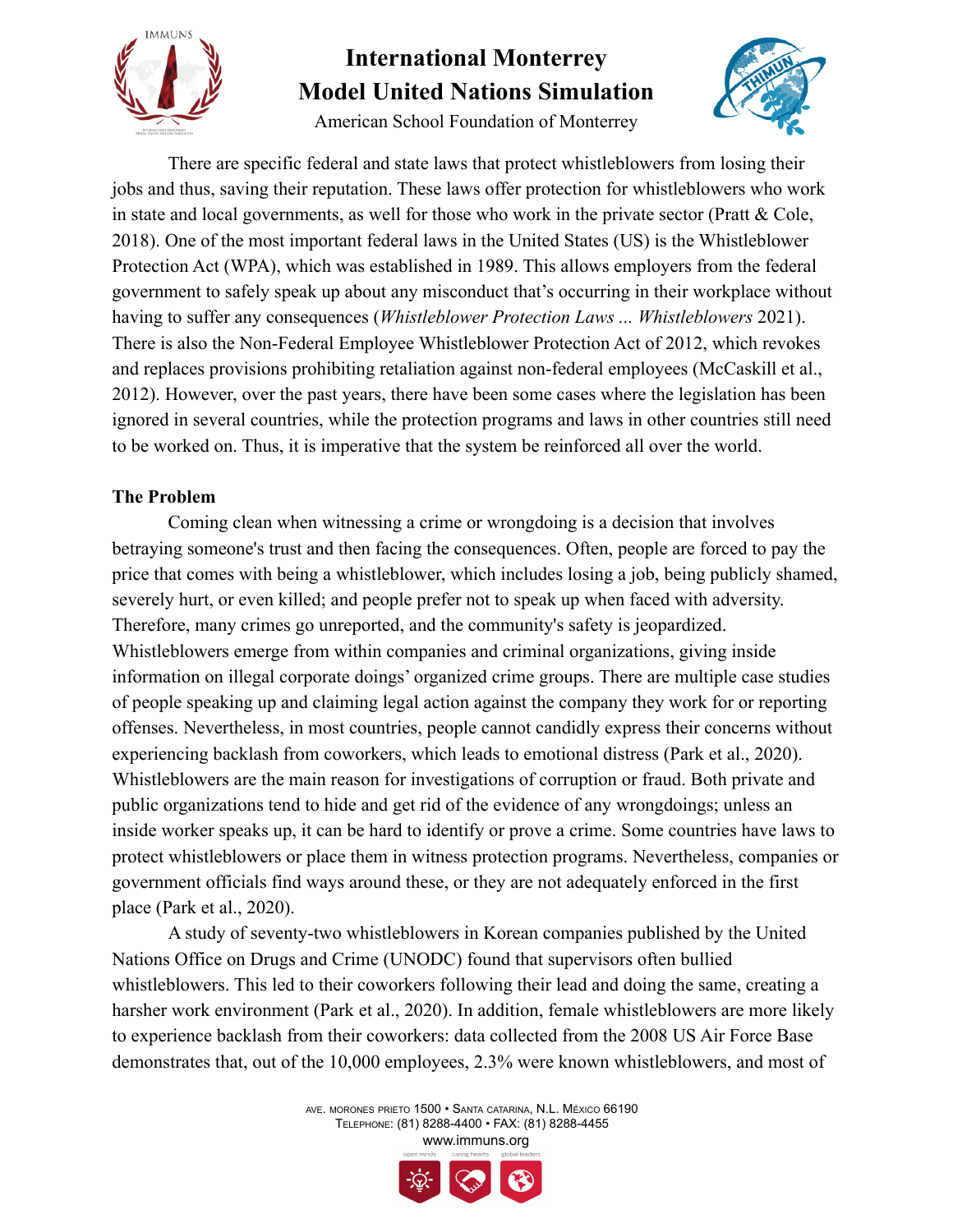

American School Foundation of Monterrey



these were women. They reported verbal harassment, unfair performance reviews, and many other misconducts from their peers. The investigation revealed that female whistleblowers experienced more retaliation from colleagues and superiors than male whistleblowers did (Kiener-Manu, 2020). Similarly, many people are discriminated against based on their gender, race, and sexual orientation when reporting crime or misconduct (Kiener-Manu, 2020). There are not enough policies to protect whistleblowers; as a result, fewer people in the community are willing to help report misconduct and illegal activity. If this problem is not addressed, the communities affected by it will most likely experience higher crime rates in the near future.

### **III. History of the Topic Chronological History of the Topic**

The history of the whistleblowers began when ten American sailors and marines sought protection and reported improper behavior by their Continental Navy leader. On February 19, 1777, they signed a petition to the Continental Congress, documenting abuses towards their commander, Commodore Esek Hopkins. On January 2, 1778, the ten petitioners received a criminal libel suit and were arrested and jailed (Klein, 2019). After several cases similar to those described, the American government began empowering whistleblowers. The term became part of the English language in the 1970s during the Civil War, Watergate, and the release of the Pentagon Papers. Adding on, the False Claims Act of 1863, also known as the 'Lincoln Law', was enacted in response to concerns that suppliers of goods to the Union Army during the Civil War were defrauding the army. These laws consisted of citizens being allowed to sue companies and individuals suspected of defrauding the government. If the court ruled against the contractor, the whistleblower would be entitled to half of the government damages (*The False Claims Act* 2021). This law is still being used currently, but it has not accomplished its full potential, being that there have not been thorough follow-ups.

Historically, whistleblower protection laws have not always been effective. One of the most important acts for whistleblowers began in 1989– the WPA. On March 6, 1997, the Organization of American States Inter-American Convention against Corruption also employed whistleblower protection policies, as stated in Chapter I, Article III, Section 8: "Systems for protecting public servants and private citizens who, in good faith, report acts of corruption, including protection of their identities, in accordance with their Constitutions and the basic principles of their domestic legal systems" (*Inter-American Convention ... (B-58)* 1996). In addition, general provisions protecting the freedom of expression of these individuals were created, which, at the time, were called 'protected witnesses.' In 2003, whistleblowers were considered a crucial element in law, which led to recognizing whistleblower protection policies

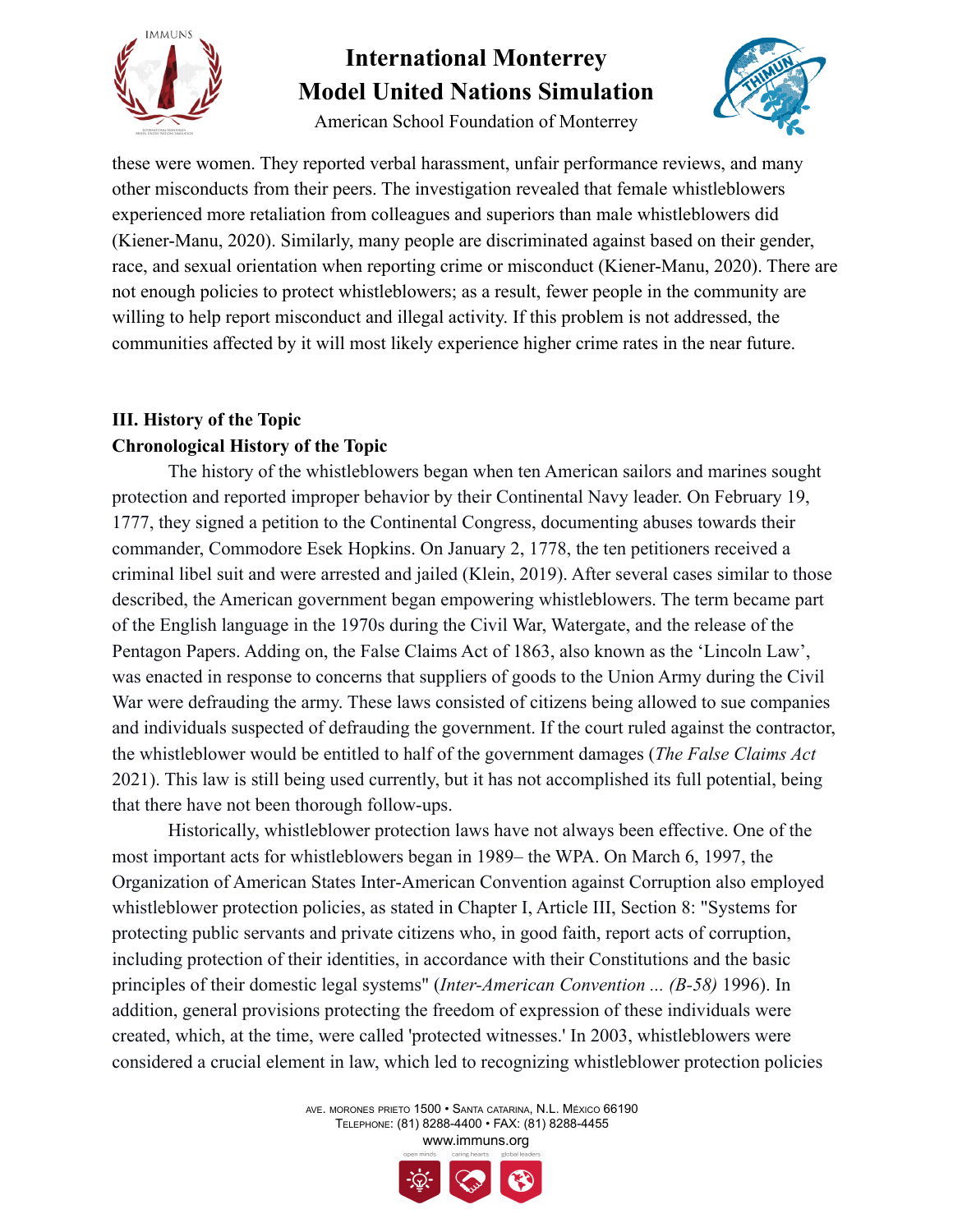

American School Foundation of Monterrey



around the globe. They were identified as a part of international law when the UN adopted the Convention Against Corruption on October 31, 2003. This Convention was signed by 140 nations and formally ratified, accepted, approved, or acceded by 137 countries (*Declaration of the ... (IAACA)* 2016). Support for whistleblower protection in international law was also seen in the African Union Convention on Preventing and Combating Corruption (11 July 2003) and the Organization of American States Inter-American Convention against Corruption (6 March 1997).

International organizations have also become a crucial and influential part of whistleblower policies. For instance, the Group of Twenty (G20), the Organization for Economic Cooperation and Development (OECD), and the Asia-Pacific Economic Cooperation (APEC) have encouraged the creation and improvement of policy. A report published by The National Whistleblower Center (NWC) in 2015 stated that reward laws were the most effective strategy to incentivize community members to speak up (*Whistleblower Reward Programs: ... Fraud* 2015). The US has the most extended history of whistleblower reward laws, introducing the first reward law in their False Claims Act in 1986. Still, this program remains limited due to its economic capacity and because it is not consistently implemented correctly. According to the OECD, from 2016 until 2017, committing to adequate whistleblower protection became a crucial goal, especially seeing as these individuals are an essential element to solve frauds and crimes from the inside of the group committing them. Still, not all countries upheld it. A 2019 report by the International Labour Organization (ILO) found that "most laws are poorly and erratically enforced" (*Whistleblower Laws Around ... World* 2021). Although many countries have approved the act in creating or expanding whistleblower laws, significant challenges still arise, leaving protection laws with great gaps and opportunities for improvement. The WPA has been supported, signed, or acted upon by 59 countries; still, many countries fall short of endorsing the WPA effectively without adequate protections or rewards. Currently, whistleblowers are the law's best tools to detect crime. Still, these individuals are not always protected nor given the sufficient initiative to come forward because of poorly executed protection laws.

### **Historical Case Studies**

### The Bunny Greenhouse Case

Bunny Greenhouse, a recognizable woman, an insider, the lead procurement official at the US Army Corps of Engineers, also known as KBR, lost her position at the cost of wrongfully executed whistleblower protection. In 1998, Greenhouse was promoted to a senior executive in service. Lieutenant General Joe Ballard, who hired her for the job, said she was one of the most professional people he had ever met (*Victory for Bunny Greenhouse* 2019). She excelled in her area and was given great job reviews. However, leading up to the war in Iraq in 2001, Greenhouse noticed unreasonable contracts among her superiors; Greenhouse complained about

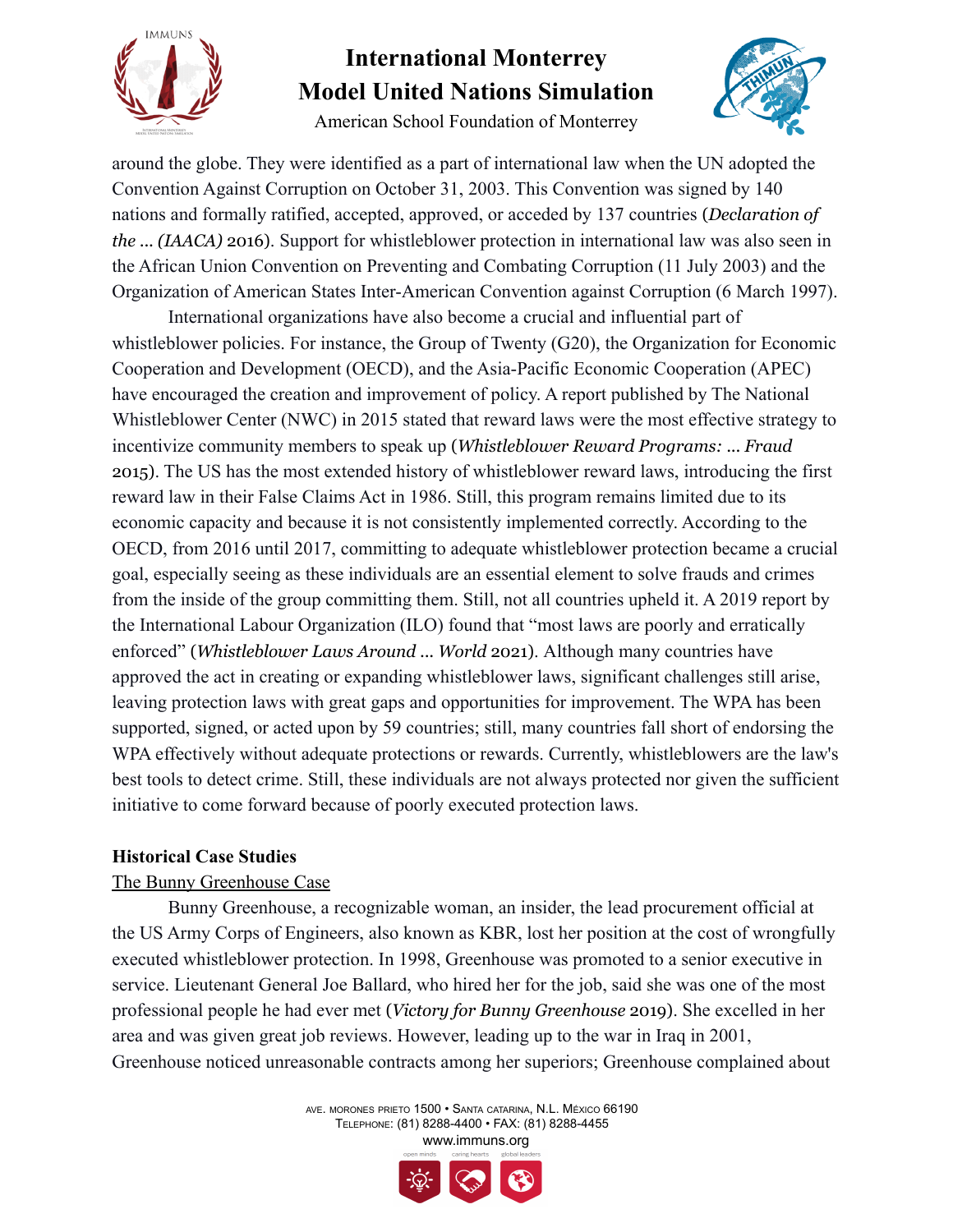

American School Foundation of Monterrey



the malpractice and the corporation's actions. The situation escalated to Congress, and when the KBR Corporation found out Greenhouse intended to speak with the Senate Democratic Policy Committee about the allegations, she was demoted– "Lt. Gen. Carl A. Strock said her removal was 'based on her performance and not in retaliation for any disclosures of alleged improprieties she may have made'" (Tucker, 2005). Even though she excelled at her work for several years, her dismissal reached the news, and Greenhouse contacted a lawyer. In July 2011, Bunny Greenhouse presented herself in front of the Washington US District Court and won in court after an investigation on the KBR Corporation, which resulted in fraud, confirming Greenhouse's allegations. She was awarded the salary she lost and asked for federal whistleblower protection, ending many years of injustice.

### The Ernie Fitzgerald's Case

Ernie Fitzgerald was a civilian headquarters air force analyst for financial management, now one of America's seminal whistleblowers. He was fired in 1969 after disclosing a \$2.3 billion cost overrun in a pentagon aircraft program. Fitzgerald started working as an engineer and in management. After several years, he was employed by the US Air Force as Deputy for Management Systems in 1965. After three years working at the Pentagon, Fitzgerald testified about extra costs he identified in the Lockheed C-5 aircraft program. He spoke to Congress in 1968 and 1969 and alleged that there was about a \$2.3 billion cost increase (Thompson, 2019). Air Force officials advised him not to talk, yet he dismissed these recommendations and testified with transparency about how billions of dollars were overrun in aircraft program costs. In response to his testimony, President Richard M. Nixon fired Fitzgerald. In 1969, Fitzgerald was terminated for accusations of revealing classified information by President Nixon. Fitzgerald sued Nixon and other White House aides for \$3.5 million due to violating his constitutional rights when he was ordered to be dismissed (Weaver, 1981). Fitzgerald commented his dismissal was related to his previous testimony; he stated that he did not want to take the lawsuit to trial, given that Nixon had presidential immunity at the time. So, he agreed to a settlement of about \$140,000 to drop the case against Nixon (*Richard Nixon, Petitioner ... Fitzgerald* 1982). But the out-of-court settlement became public, and on June 18, 1980, "lawyers for both sides in the Fitzgerald case denied that there had been any settlement. They said that they had only 'agreed to fix the number of payments to which the respondent would be entitled in this case'" (Weaver, 1981). Closing the case and investigation left Ernie Fitzgerald a recognized whistleblower who did not receive the protection and support he deserved in 1968.

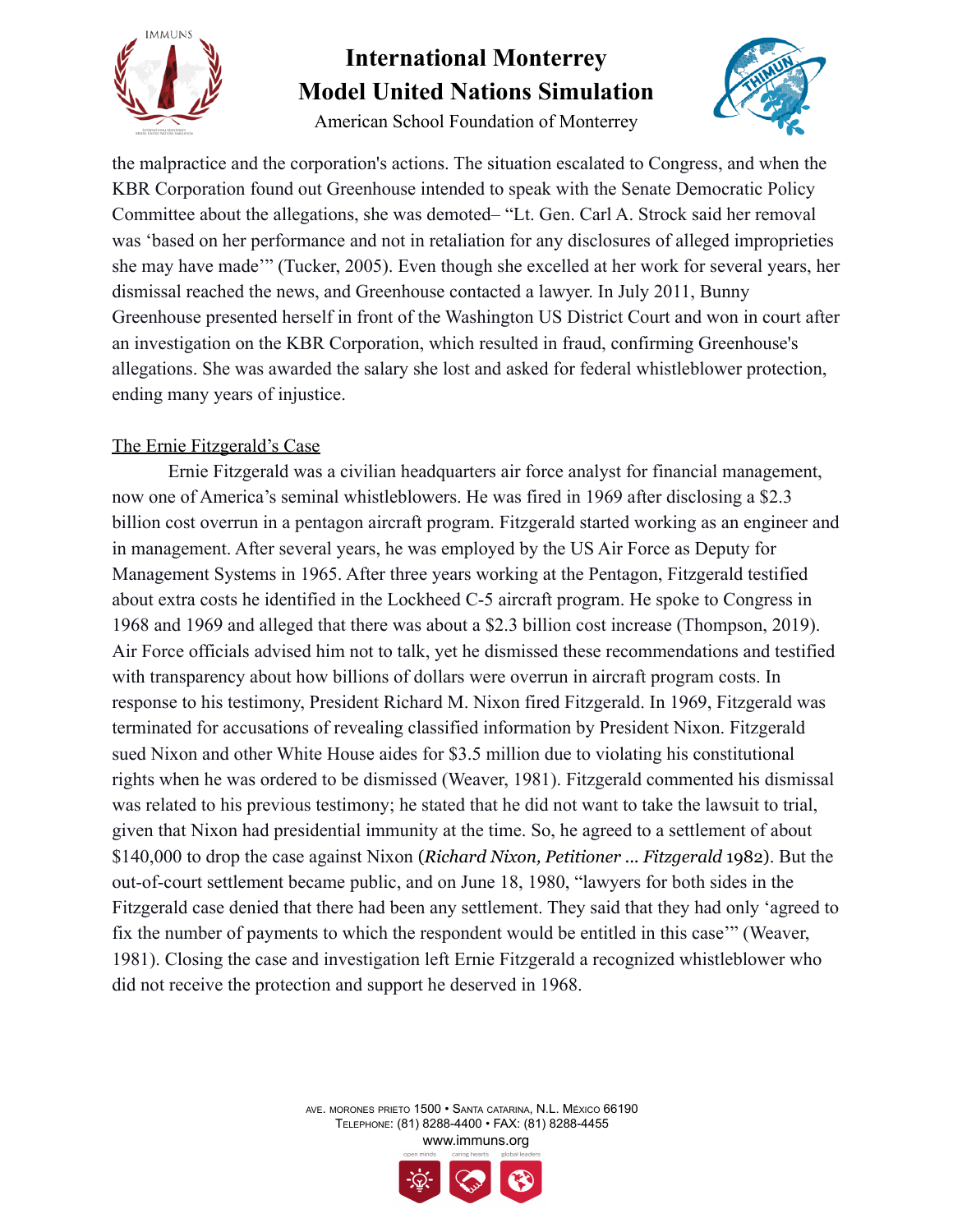

American School Foundation of Monterrey



### The Pfizer (Bextra) Case

Pfizer is a well-known pharmaceutical company that created an anti-inflammatory drug called Bextra in 2001. The FDA approved the medicine to treat arthritis and menstrual pain in limited doses. However, it was discovered that Pfizer promoted Bextra in amounts that exceeded what the FDA had approved. This placed their patients' lives at risk for health problems such as strokes, heart attacks, and blood clots in their lungs. Pfizer also paid doctors to prescribe and countersign Bextra for these illegal uses. It wasn't until John Kopchinski, a former Pfizer sales representative, filed a lawsuit against the organization that these unlawful acts were made public (*The decision by ... today* 2009). In other words, he was the whistleblower who acknowledged the wrongdoing and brought the case to the surface. Kopchinski was personally hired in 1992 by Edward Patt, the chairman and executive officer of Pfizer during the 1990s. He started working as a sales representative for 11 years (*The decision by ... today* 2009). In his lawsuit, he stated that Pfizer's manipulation of their audience was wrong; therefore, he decided to whistleblow the crime to the government. This caused the US government to act very quickly to protect its patients. This case was open for six years, but Kopchinski was able to win the case despite the time it took. As a result, Pfizer had to pay \$502 million to settle civil charges and a \$1.3 billion fine for the illegal Bextra marketing (*The decision by ... today* 2009). Additionally, due to Kopinchskis' declaration, the False Claims Act entitled him to be awarded \$51.5 million by the federal government as a reward for his honesty and work on the case (*The decision by ... today* 2009). Finally, in 2005, Bextra was withdrawn from the market.

### The San Diego Hospice Case

On May 31, 2017, the law firm titled Baum Hedlund Aristei & Goldman announced a final \$3,678,735 settlement against the San Diego Hospice & Palliative Care Corporation. Medicare is the federal government plan in the U.S. for paying particular hospital and medical expenses for elderly persons qualifying under the program. There are strict federal rules for hospice providers because the Medicare per diem payment is costly to the government (Faryon, 2014). The purpose of their fraud was to admit all patients and keep them for an extended period, which would maximize reimbursement since they received millions of dollars from Medicare and Medicaid for the provision of services. The alleged fraud scheme began on December 8, 2005, when the company employed an 'Open Access to Patients,' which consisted of admitting virtually all patients, regardless of their cases' severity (Faryon, 2014). Most patients did not meet the criteria mandated by federal law and rules regulating Medicare. The company employees were forced to falsify patient assessments and were threatened to be sanctioned or terminated if they refused to conform to the fraudulent scheme. The staff was allegedly advised by management and physicians on how to hide the fact that a patient was not declining but

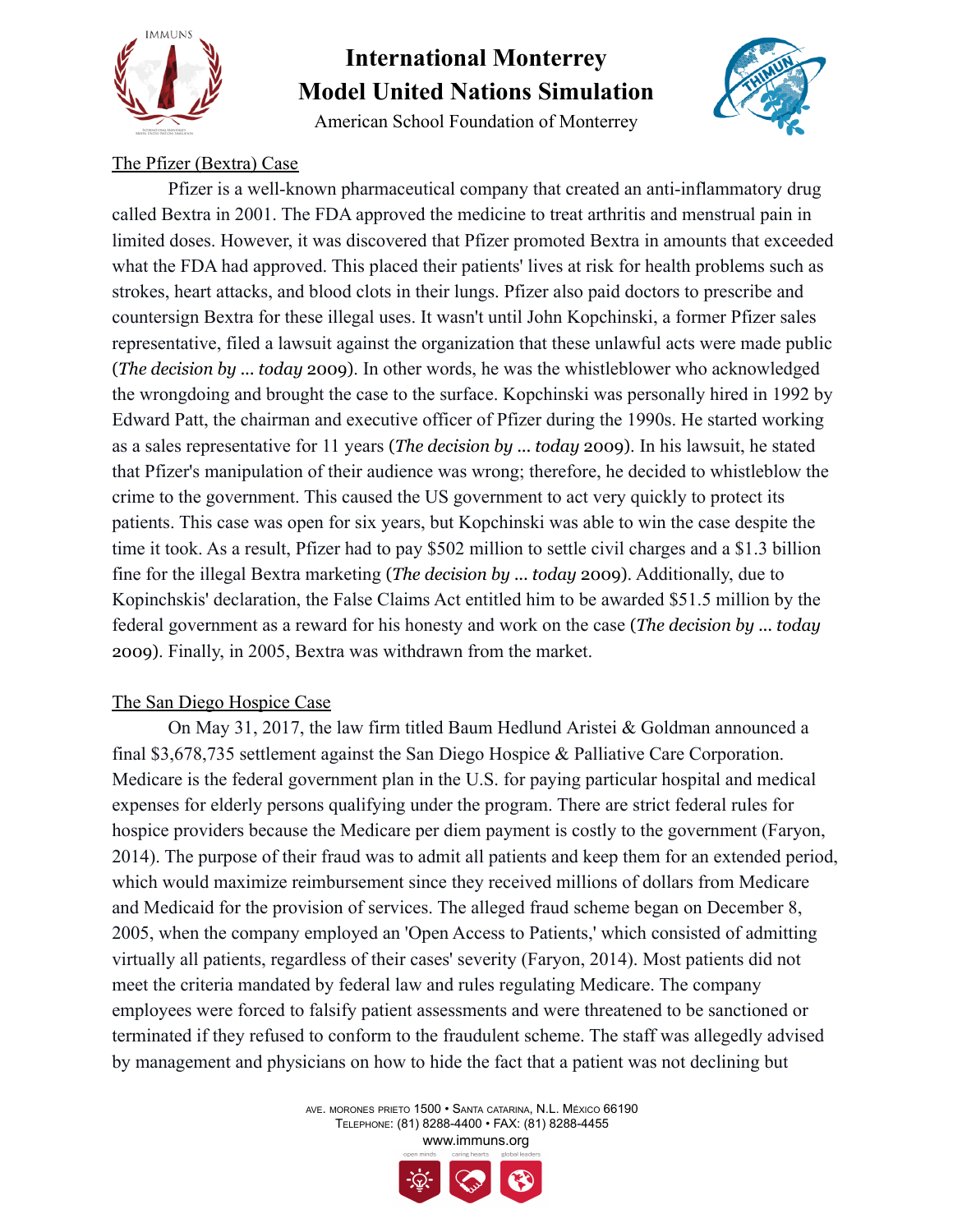

American School Foundation of Monterrey



instead improving to gain more money. Finally, an anonymous San Diego Hospice employee became a whistleblower and shared important information since 2009 (*San Diego Hospice ... Settlement* 2017). He began to voice concerns to management about the company's alleged fraud, and every complaint and action he submitted was ignored. After months of trying to be heard, he was fired, yet did not give up and contacted the California Department of Human Services to express concerns about the illegal admission at the healthcare. The whistleblower received a reward of roughly \$625,000, or 17 percent of the total recovery, for bringing the alleged hospice care fraud to the government's attention (*San Diego Hospice ... Settlement* 2017).

### The GlaxoSmithKline Case

GlaxoSmithKline is a pharmaceutical industry company that was founded in the year 2000. In 2012, suspicions of criminal activity for failing to report drug safety hazards and "unlawful promotion of certain prescription drugs" arose for the company (*GlaxoSmithKline to Plead ... Data* 2015). The US government started to build a case against them, but there was insufficient evidence to prove acts of wrongdoing. Nevertheless, Thomas Geraghty and Matthew Burke, two former management employees of Glaxo, reported valuable information to the government to aid in the case. The whistleblowers stated that Glaxo was involved in many schemes that were a serious threat to humans since "unapproved use of prescription drugs can create significant risks to patients." For example, the company was paying doctors to prescribe Advair and Wellbutrin, among other drugs (*Two whistleblowers represented ... today* 2012). Thanks to their whistleblowing, the company was sued and found guilty, leading to a \$3 billion settlement agreement. Both Geraghty and Burke expressed that even though they were worried that whistleblowing would negatively impact their careers, which it did, in the end, they were glad they helped (*Two whistleblowers represented ... today* 2012).

### **Past UN Actions**

The UN has been responsible for Whistleblower protection for years now; the first involvement by the UN in whistleblower protection was first seen when the UN was involved in the Convention Against Corruption (UNCAC) in the anti-retaliation measures for whistleblowers written in Article 33 (*United Nations*, 2004). Still, since the adoption of the UNCAC in 2003, the UN system has been incorporating more excellent and more inclusive protection laws for whistleblowers. Since the adoption of the Convention, international organizations have adopted their internal anti-retaliation policies. According to the National Council for Nonprofits, individuals are legally protected, as stated in the Whistleblower Protection Act: "whistleblowers should be protected from any allegations or retaliation for whistleblowing qualified privilege against defamation. From contractual or other remedies being enforced against the

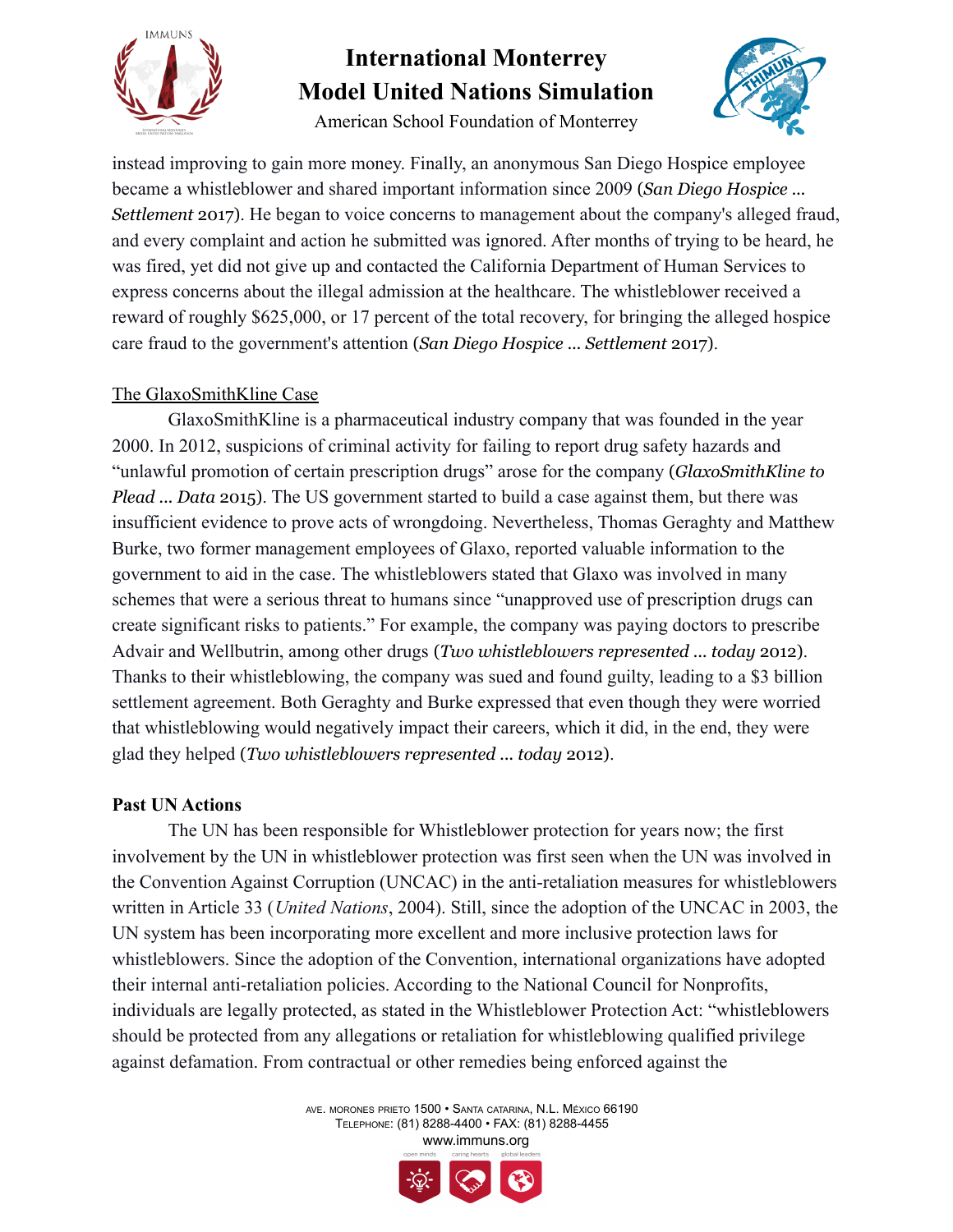

American School Foundation of Monterrey



whistleblower" (*Organisation for Economic Co-operation and Development*, 2010). Still, the UN system responded to widening international support for whistleblower protection when the Chief Executive Board (CEB) endorsed the Institutional Integrity Initiative. This initiative seeks to align the integrity rules and regulations of the UN CEB with the principles of the UNCAC. Additionally, the US first adopted protections for whistleblowers in 1989 and was finally reinforced by the US Congress in 2012. By 2014, Congress approved legislation that resulted in the UN adopting these best-practice standards and implementing them for further protection. Pressure has built on management throughout the UN system to implement these standards (Edwards, 2015). The Whistleblower Protection Improvement Act of 2021 (WPIA) was introduced in the house of representatives on May 4, 2021, and it was approved on June 29, 2021. It started to protect whistleblowers further by extending protection to non-career appointed in the Senior Executive Position. Meaning, whistleblowers would be protected by being judged and supported by one of the top executive branches. This current act also stated that the Public Health Service would explicitly protect employees who disclose information that they reasonably believe was evidence of misconduct.

### **IV. Key Players and Points of View** Japan

In Japan, the legislation "Whistleblower Protection Act" was passed in 2006. This original bill ensured that whistleblowers could safely comply with investigations and, at the same time, improved the reporting system. The legislation served mostly large companies while smaller businesses were not very aware of the act and it was hard to inform the working community about the rights whistleblowers had (Schweller, 2020). To resolve some of the issues the act had, Japan passed a new legislation in June, 2020. This bill made it easier for whistleblowers to disclose information since they are allowed to report when "a reportable fact is considered to have occurred or is about to occur" instead of having to wait until they have evidence of an incident, as required by the previous 2006 bill (Schweller, 2020). The act also permits retired or temporary workers – not only current employees – to safely whistleblow. Employees' jobs are protected and if they are fired, their jobs are reinstated; however, they receive no reward, so many people are not motivated to speak up. Furthermore, companies are forced to protect the identities of whistleblowers and hold back their personal information. If a company fails to do so, they receive criminal sanctions of around \$2,800 USD (Amato, 2020). Nevertheless, besides that, reported companies often do not suffer consequences or any criminal penalties for any reported acts of wrongdoing.

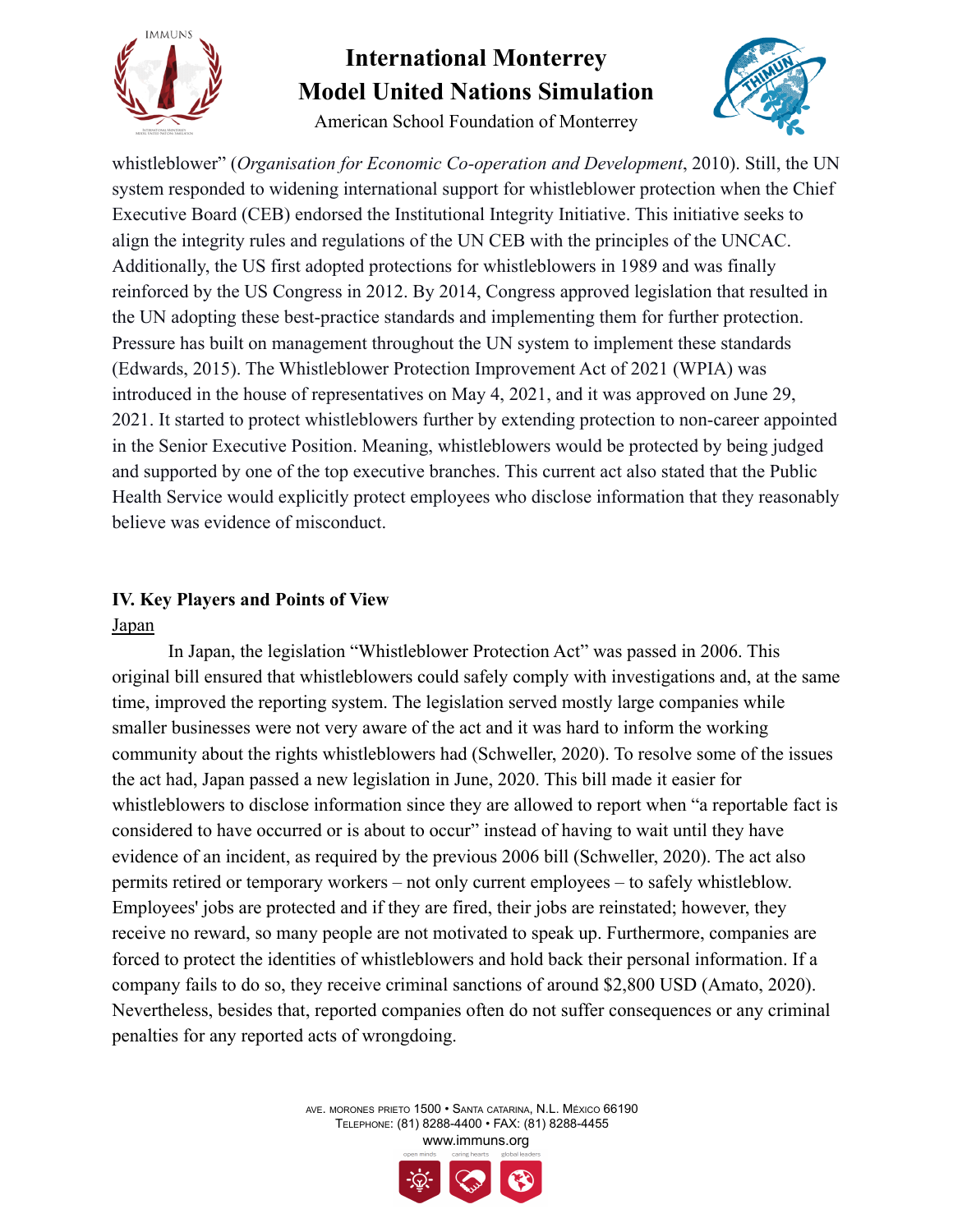

American School Foundation of Monterrey



### The United States of America

The United States has been recognized by the Organisation for Economic Co-operation and Development (OECD) as the country with the most comprehensive whistleblower laws (*National Whistleblower Center*, 2021). Starting off with the WPA, it was established in 1989. This act protects Federal employees and applicants for employment who disclose information regarding a violation of law, waste of funds, abuse of authority, or specific danger to public safety or health. Any personnel action against an applicant for employment or employee is not allowed. Furthermore, in 2012, the WPA was strengthened; it is now known as the Whistleblower Protection Enhancement Act (WPEA). This legislation strengthened the protection for Federal employees who report any wrongdoing. The WPEA now clarifies the extent of protected disclosures and highlights that it does not lose protection. As well, the pursuant to the WPEA was established during the same year (*Whistleblower Protections* n.d.). The U.S. Consumer Product Safety Commission (CPSC) established a Whistleblower Ombudsman to inform and educate agency employees about the unauthorized retaliation for whistleblowing. As well as employees rights if subjected to vengeance for creating a protected disclosure. Later on, the National Defense Authorization Act (NDAA) was established in 2013. This led to the creation of a pilot program where they made it illegal for an employee to be discharged, demoted, or discriminated against for whistleblowing. In addition, in 2016, the Congress modified the program to make all those protections permanent (*Whistleblower Protections* n.d.). As for now, the President of the US, Joe Biden, signed the Commodity Futures Trading Commission Fund Management Act into law on July 6, 2021. Due to this, the NWC congratulated Joe Biden for taking action to save all Whistleblower Programs from disaster (*President Biden Takes ... Whistleblowers* 2021). With this signing, all whistleblowers will continue to have the freedom of coming forward to report any wrongdoings, and they will also be rewarded for their efforts to stop fraud.

#### Australia

In Australia, whistleblower protection laws were first implemented in the 2001 Corporations Act, giving people legal rights and protection for whistleblowing. Considering, Australia believes whistleblowers to be a crucial and a great attribute to enforcing the law, they have made several advances throughout the years to their implementation of protection laws. Furthermore, Australia is also recognized by the Organisation for Economic Co-operation and Development (OECD) for being one of the countries with the most comprehensive whistleblower laws (*National Whistleblower Center*, 2021). In 2019, the whistleblower protections in the Corporations Act have been expanded to provide greater protections for whistleblowers. Public companies in Australia are regulated by The Australian Prudential Regulation Authority

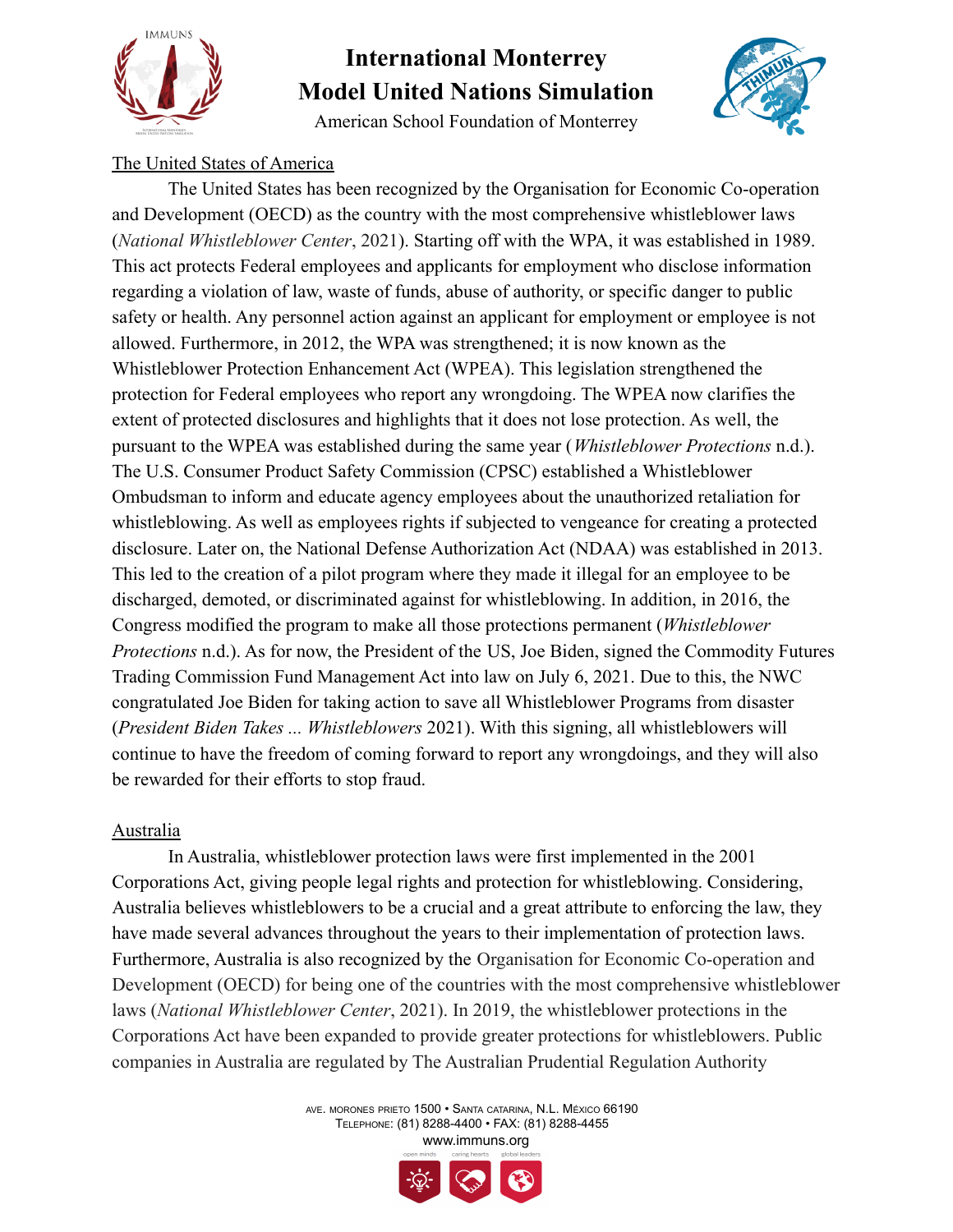

American School Foundation of Monterrey



(APRA); meaning, whistleblower policy is enforced by the country which by law requires to include information about the legal protections available to whistleblowers. It also states how a company will investigate whistleblower disclosures and protect whistleblowers from detriment (*Whistleblowing* 2021). Australia also provides opportunities for anonymous whistleblowing to encourage 'breaking the silence'. It is one of many countries that strongly believe whistleblowers are a crucial attribute to stopping corruption, therefore, encourage all companies as well as citizens to educate themselves on whistleblowing and put in place arrangements to handle whistleblower disclosures. Ultimately, Australia is a country that confidently promotes, acknowledges, and protects whistleblowers.

### The United Kingdom

Throughout history, the United Kingdom (UK) has shown strong protection for whistleblowers. This protection has been provided under the Public Interest Disclosure Act (PIDA) since 1998, which amended the Employment Rights Act of 1996. The PIDA protects employees and workers who disclose wrongdoings (Collins & Culver, 2006). However, only certain kinds of revelations qualify for protection under the PIDA, which are known as qualifying disclosures. Additionally, certain types of disclosures are not protected, these include revelations prohibited under the Official Secrets Act 1989 (Collins & Culver, 2006). Therefore, disclosures are only protected if they are made to an appropriate party that includes their employer, it could be directly or through international company procedure, and another person whom they believe to be responsible for the relevant failure. Other situations in which disclosures are made to a party not specified in the PIDA, must have more conditions to gain and qualify for protection (Collins & Culver, 2006).

### New Zealand

Employees in New Zealand are completely protected from revealing serious wrongdoings in the workplace with the Protected Disclosures Act 2000. In New Zealand, whistleblowers receive protection specifically under the law from: civil liability, which may include any legal action against the whistleblower for breaking an employment contract. Also, criminal liability, which may include attempting to prosecute the whistleblower for the releasement of private information. Lastly, administrative liability, which may include disciplinary action for making the disclosure. All New Zealand employees have the right to raise a personal grievance against their company under the Employment Relations Act, and respond accordingly under the Humans Right Act (Falcon, 2020). In other words, Any company or firm that fails to respect their employees rights may result in legal dispute. Additionally, having a whistleblower protection program must take place and is a requirement only on public agencies in the country, however, it

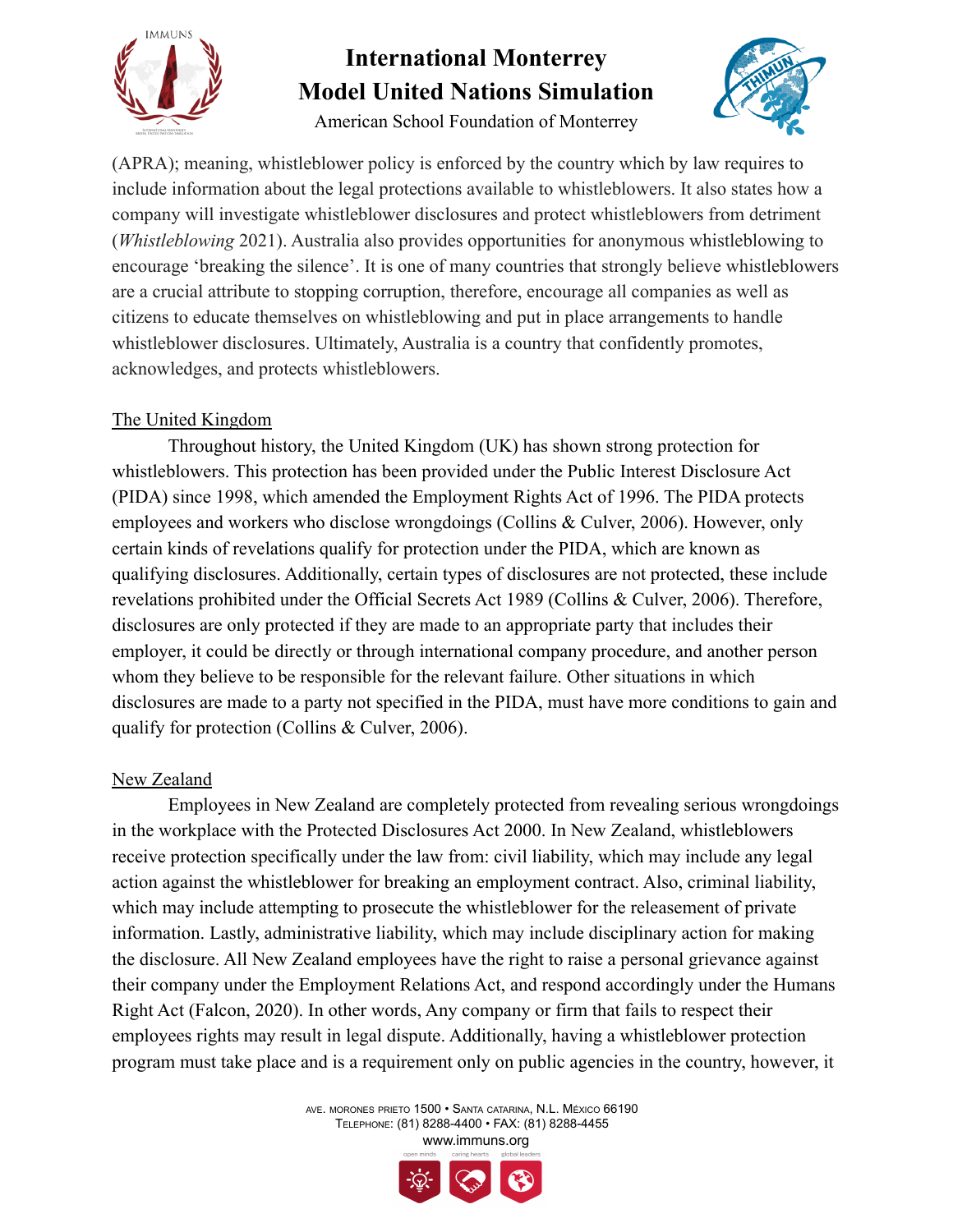

American School Foundation of Monterrey



is recommended and encouraged to all companies. Including whistleblowing systems can have all sorts of benefits on the company since it creates a safe place for employees and efficiently deterring wrongdoings (Falcon, 2020). However, in July 202o, New Zealand introduced a reformed bill to replace the Protected Disclosure Act 2000. The basics will remain the same; but, the new reform consists of extending the definition of serious wrongdoing to cover the misuse of public funds and delivery of public services by the private sector. It would therefore focus also on private sectors, not only public ones. Lastly, it will be more specific on the procedures to follow when disclosing serious wrongdoings (Clarke  $&$  Gully, 2021).

### **V. Possible Solutions**

One of the most substantial aspects of the whistleblowing problem is the lack of confidentiality from employee to boss. Due to this issue, company heads tend to discriminate against whistleblowers, and even expose them to their colleagues. As a result, it discourages individuals from disclosing any information on corporate wrongdoings which can harm, not only customers, but the global and local community. A viable solution for this problem is to establish programs for external whistleblowing. These would consist of outside attorneys and reporting channels that are not within a company. This way, governments can privately investigate a company and: "reduce the chances of the identity of a whistle-blower being disclosed" (Meijers, 2019). These whistleblowers should also have access through the reporting channels to advice and guidance throughout the entire process to ensure their protection. To establish these, countries could use the assistance of global or national NGOs such as Public Concern at Work and the Organisation for Economic Co-operation and Development. Some countries, such as Belgium and Norway, have already established these external whistleblowing channels (Meijers, 2019). Overall, protecting people's animosity would protect their jobs and give them more confidence when considering reporting their workplace.

Having an internal whistleblowing hotline is one of the most critical components of a company's anti-fraud program. Governments encourage companies to implement a hotline because it is the most common and ethical method of detecting fraud. Many whistleblowers are afraid of reporting wrongdoings out to the public or to the head of a company because most of the time, no one believes them. Therefore, if companies have an effective whistleblower hotline, employees will be motivated to report suspected unethical conduct done in their workplace (Libit et al., 2014). When an employee submits a complaint through the whistleblower hotline, the company should follow certain steps: distribute the information in the workplace, attempt getting complete and accurate information during the call, let them do anonymous reports, send any report of financial irregularities to the heads, and consult with an experienced outside counsel.

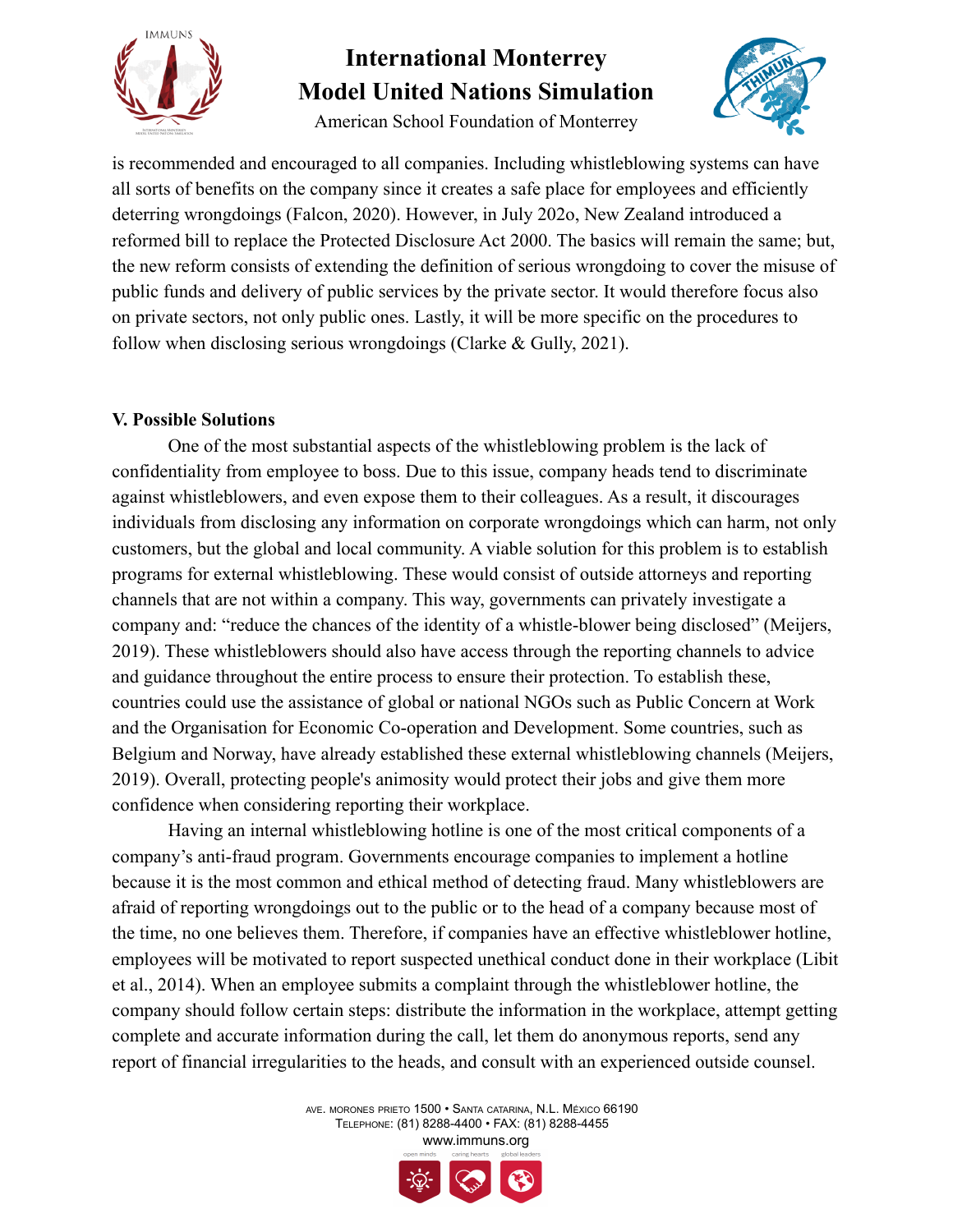

American School Foundation of Monterrey



Additionally, companies should review their hotline personnel to make sure they do not conflict with the whistleblower process. The purpose of this internal hotline is to effectively receive, and quickly respond to complaints; instead of involving the media and the police (*Practical Solutions for ... Whistleblowers* 2017). Overall, the Whistleblower Hotline Program will ensure employees' safety as well as an effective way to report any misconduct done in their workplace.

Large corporations often commit fraud, which is hard to identify from an outside perspective; the only chance to catch them is from whistleblower reports. Unfortunately, in many cases, employees do not have the right motivation to report a crime, especially if they believe the cons outweigh the pros. Therefore, a viable solution is to implement a rewards program for whistleblowers in every country. In the US, this has been done to some extent where whistleblowers receive "10 percent to 30 percent of what the government recovers" in the lawsuit if they cooperate (*Whistleblower Rewards: Award ... Work* n.d.). This advancement has motivated numerous people to cooperate. Nevertheless, an issue that might arise with giving whistleblowers rewards is that they can fabricate or exaggerate information to receive money—despite an absence of crime in the company. An approach that can be taken to address the issue is to establish sanctions for the fabrication of evidence to receive monetary compensation. It is also necessary to have a "balanced ratio between these two parameters" since that would "[lead] to an optimal programme" (Buccirossi et al., 2017). There are also some tools and techniques that can prevent fabricated information, such as "defamation and perjury laws" (Buccirossi et al., 2017). Both of these laws ensure punishment for false testimonies in a trial. As a whole, by correctly implementing this strategy of incentivizing possible whistleblowers by offering rewards, more people will report misconduct; this will benefit the community and prevent companies from committing fraud or stealing from the government.

### **VI. Current Status**

All countries have different whistleblower laws, but what they all have in common is the lack of protection that is given to whistleblowers. Currently, there is much work to do in the European Union (EU) member countries because only half of the countries have whistleblower protection. Not only that but tens of thousands of organizations will need to create or revise their policies after adding new whistleblowing protections. Additionally, where the protections do exist, it only applies to certain sectors. Currently, the EU countries that have whistleblower protection but are missing to reinforce them are the UK, Ireland, the Netherlands, France, Italy, Croatia, and Sweden (Stappers, 2020). Apart from them, the rest of the EU countries are required to establish new and secured laws regarding the protection of whistleblowers. By December 17, 2021, all EU member countries should have met the minimum standards of the "Directive on the

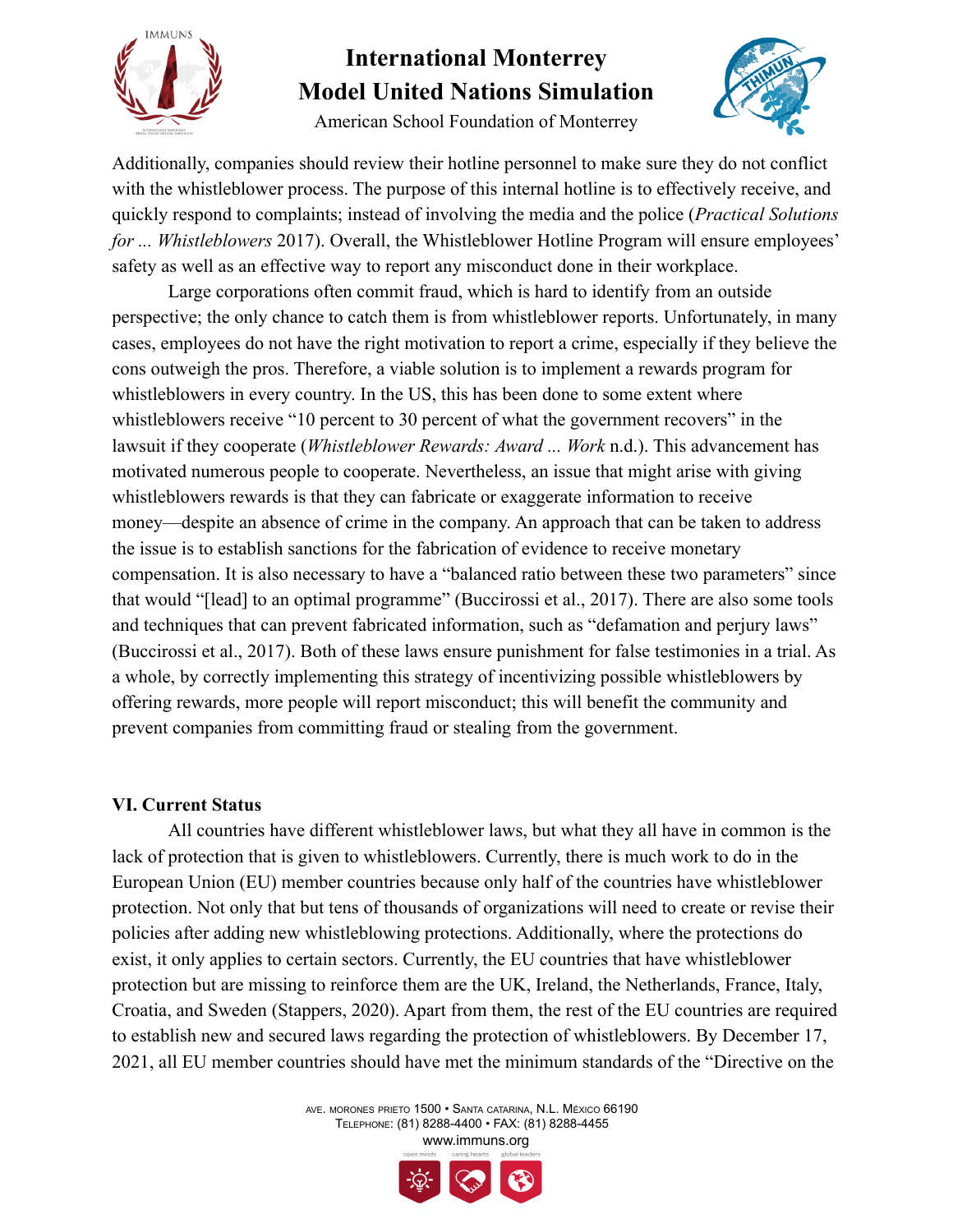

American School Foundation of Monterrey



protection of persons reporting on breaches of Union law" (Stappers, 2020). This is a European Parliament, written in 2019, where it states numerous laws that all countries and organizations should follow regarding the protection of whistleblowers. As for now, all EU countries are expected to have provided three different laws by December 2021, those being: whistleblowers will be able to report any wrongdoings and remain 100% protected when they do so, having the right for anonymous whistleblowing, and penalties for those who ignore the legislations.

On the other hand, in the US, most states take whistleblower laws extremely seriously; but that does not mean that all laws and procedures are completely effective. In the US, after the Occupational Safety and Health Act of 1970, Congress created the Occupational Safety and Health Administration (OSHA); which enforces whistleblower protection upon all American states. The OSHA prohibits retaliation from employers to whistleblowers being "Firing or laying off, Demoting, Denying, overtime or promotion, Disciplining, Denying benefits, Failing to hire or rehire, Intimidation or harassment, making threats [...]" among others adverse actions towards whistleblowers (*Whistleblower Protections for Nonprofits* n.d.). The OSHA is responsible for taking in complaints via online, fax, mail, email, telephone, and in person, and it accepts complaints in any language; they are responsible for whistleblower information and safety being protected after the complaint has been filed. Either way, there are still hundreds of cases in the US of whistleblower protection policies being bent or overruned. Therefore, the US's protection for whistleblowers, although effective and well rounded, is not infallible.

As mentioned in many case studies the US has been responsible for the firing of many employees, even with the OSHA's protection. In 1978, the US's Environmental Protection Agency Office of Inspector General (EPA OIG) was founded, it was meant to be an independent organization that performs audits and investigations of the EPA to detect and prevent fraud. These two organizations are meant to help whistleblowers get their deserved protection creating whistleblowing opportunities to decrease fraud or incorrect actions among companies and workers. The EPA OIG receives anonymous statements but they do emphasize to "Please keep in mind that anonymity may impede a quick or thorough investigation or the success of a later prosecution" (*Whistleblower Protection* 2021). Making many reports completely useless or very elongated. Making processes for detection less effective and harder to approach. As of 2021, no corporation in the US has completely accomplished anonymity, protection, and effectiveness to the fullest extent, leaving America a country with many areas of opportunity to improve whistleblower protection among other surrounding countries.

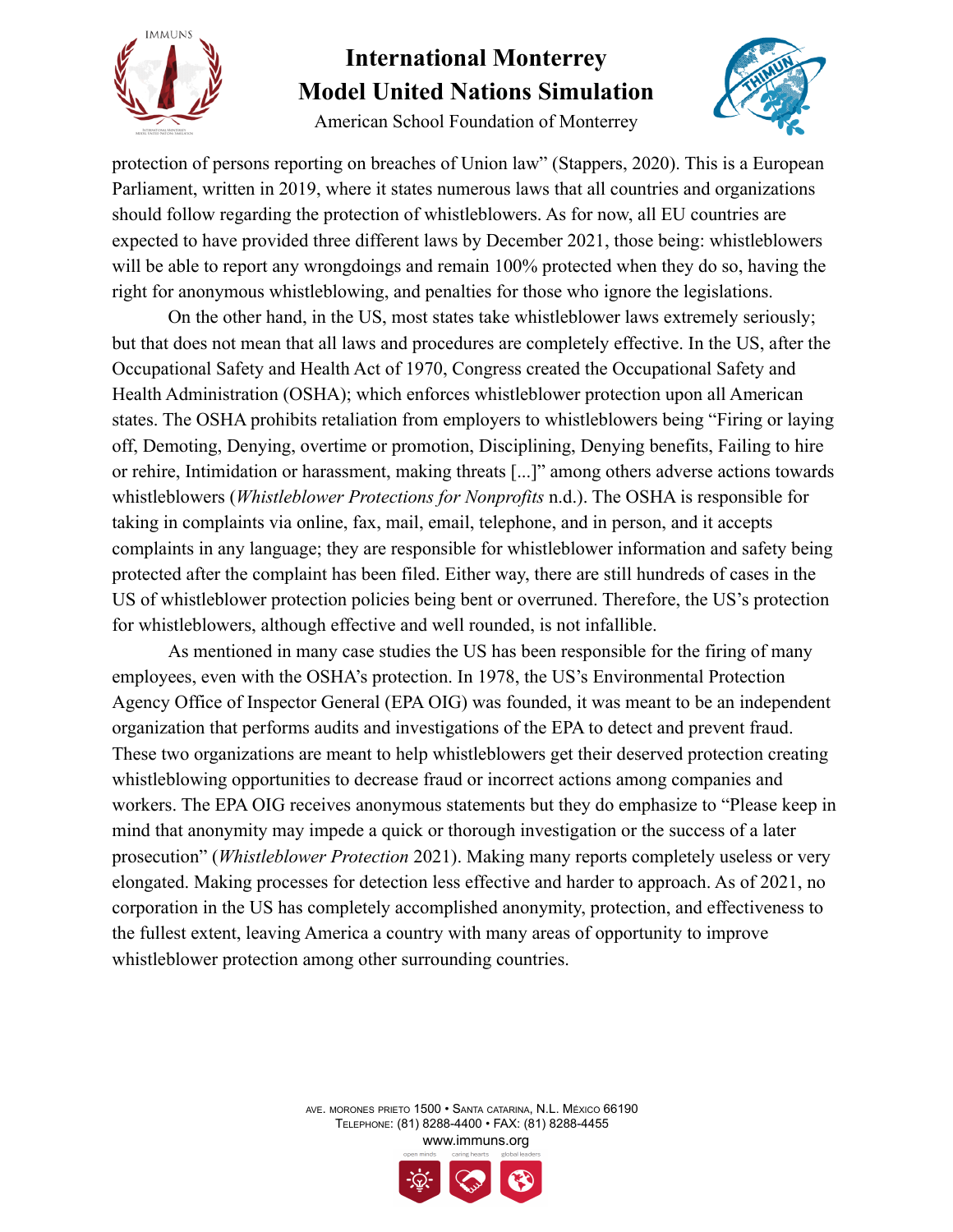

### American School Foundation of Monterrey

#### **VII. Bibliography**

- Amato, J. J. (2020, June 8). *Key Changes to Japan's Whistleblower Protection Act Require Stronger Compliance*. Winston & Strawn LLP. [https://www.winston.com/en/competition](https://www.winston.com/en/competition-corner/key-changes-to-japans-whistleblower-protection-act-require-stronger-compliance.html)[corner/key-changes-to-japans-whistleblower-protection-act-require-stronger-compliance.](https://www.winston.com/en/competition-corner/key-changes-to-japans-whistleblower-protection-act-require-stronger-compliance.html) [html](https://www.winston.com/en/competition-corner/key-changes-to-japans-whistleblower-protection-act-require-stronger-compliance.html).
- Baum Hedlund Aristei & Goldman PC. (2017, May 31). *San Diego Hospice Whistleblower Settlement*. Baum Hedlund Aristei & Goldman. [https://www.baumhedlundlaw.com/blog/](https://www.baumhedlundlaw.com/blog/2017/may/san-diego-hospice-whistleblower-settlement/) [2017/may/san-diego-hospice-whistleblower-settlement/](https://www.baumhedlundlaw.com/blog/2017/may/san-diego-hospice-whistleblower-settlement/).
- Buccirossi, P., Immordino, G., & Spagnolo, G. (2017, October 11). *Whistleblower rewards, false reports, and corporate fraud*. VOX CEPR Policy Portal. [https://voxeu.org/article/effec](https://voxeu.org/article/effective-rewards-whistleblowing) [tive-rewards-whistleblowing.](https://voxeu.org/article/effective-rewards-whistleblowing)
- Clarke, T., & Gully, B. (2021, January 28). *New Zealand: Breathing life into new whistleblowing laws*. Taylor Vinters. [https://www.taylorvinters.com/news/new-zealand-breathing](https://www.taylorvinters.com/news/new-zealand-breathing-life-into-new-whistle-blowing-laws) [-life-into-new-whistle-blowing-laws.](https://www.taylorvinters.com/news/new-zealand-breathing-life-into-new-whistle-blowing-laws)
- Collins, E., & Culver, M. (2006, May 1). *Rights and protections for whistleblowers*. Practical Law. [https:// uk.practicallaw.thomsonreuters.com/2-203-2258?contextData=\(sc.Default\).](https://uk.practicallaw.thomsonreuters.com/2-203-2258?contextData=(sc.Default))
- Edwards, B. (2015, October 1). *Whistleblower protection: Implications for the United Nations and the UNCAC*. UNCAC Coalition. [https://uncaccoalition.org/whistleblower-protection](https://uncaccoalition.org/whistleblower-protection-implications-for-the-united-nations-and-the-uncac/)[imlications-for-the-united-nations-and-the-uncac/.](https://uncaccoalition.org/whistleblower-protection-implications-for-the-united-nations-and-the-uncac/)
- Falcon, L. (2020, December 14). *What Is Whistleblowing in New Zealand?* Legal Vision. [https://](https://legalvision.co.nz/disputes-and-litigation/what-is-whistleblowing-in-new-zealand/) [legalvision.co.nz/disputes-and-litigation/what-is-whistleblowing-in-new-zealand/.](https://legalvision.co.nz/disputes-and-litigation/what-is-whistleblowing-in-new-zealand/)

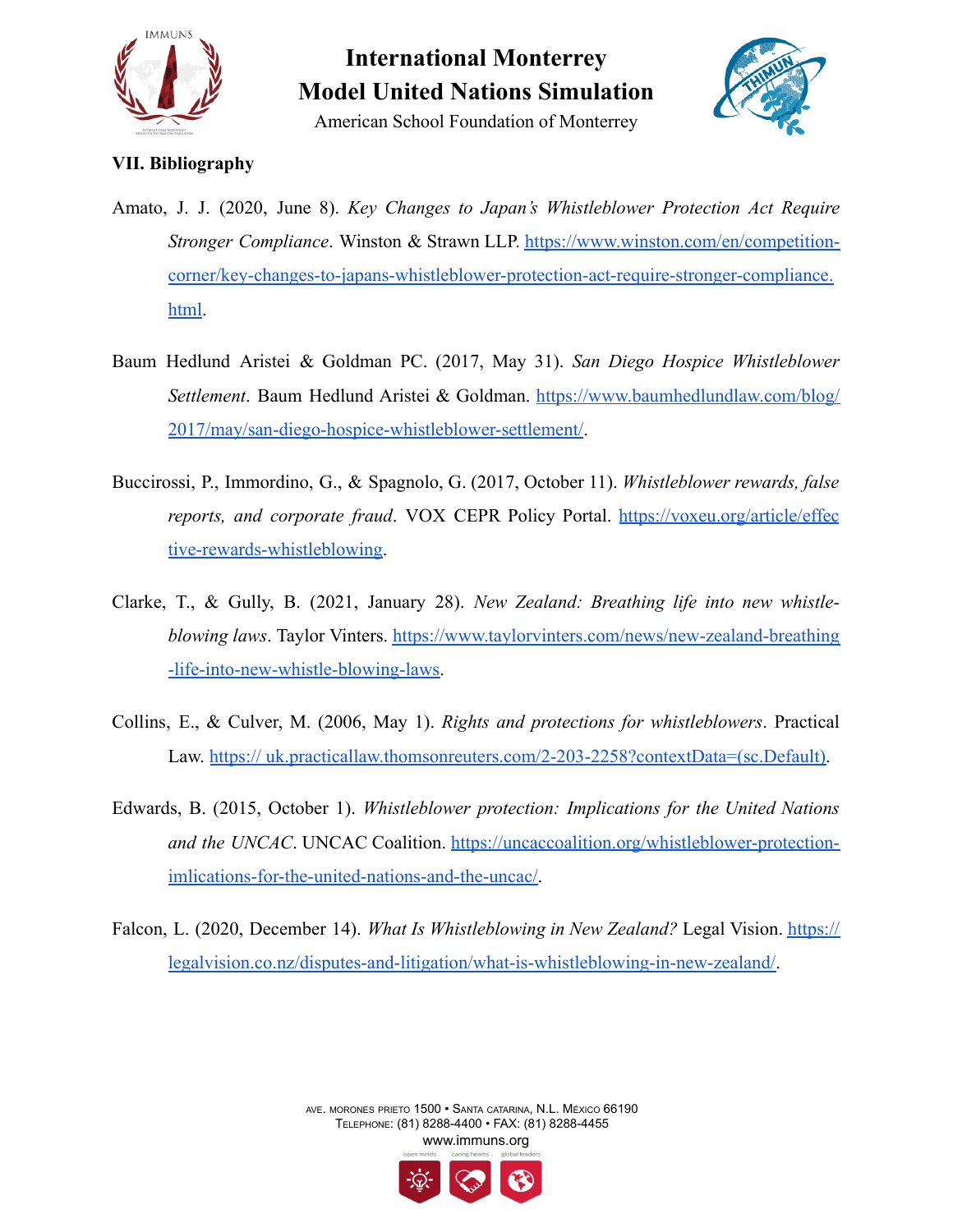



- Faryon, J. (2014, September 3). *Whistleblower nurse awarded damages in San Diego Hospice suit*. inewsource. [https://inewsource.org/2014/09/03/whistleblower-nurse-awarded-dama](https://inewsource.org/2014/09/03/whistleblower-nurse-awarded-damages-in-san-diego-hospice-suit/) [ges-in-san-diego-hospice-suit/](https://inewsource.org/2014/09/03/whistleblower-nurse-awarded-damages-in-san-diego-hospice-suit/).
- Evans, K. (2021, September 9). *House Considers Enhanced Protections for Federal Government Whistleblowers*. The National Law Review. [https://www.natlawreview.com/article/house](https://www.natlawreview.com/article/house-considers-enhanced-protections-federal-government-whistleblowers)[considers-enhanced-protections-federal-government-whistleblowers](https://www.natlawreview.com/article/house-considers-enhanced-protections-federal-government-whistleblowers).
- Kiener-Manu, K. (2020, January). *Whistle-blowing systems and protections*. United Nations Office on Drugs and Crime. [https://www.unodc.org/e4j/en/anti-corruption/module-6/key](https://www.unodc.org/e4j/en/anti-corruption/module-6/key-issues/whistle-blowing-systems-and-protections.html)[issues/whistle-blowing-systems-and-protections.html.](https://www.unodc.org/e4j/en/anti-corruption/module-6/key-issues/whistle-blowing-systems-and-protections.html)
- Klein, C. (2019, September 26). *US Whistleblowers First Got Government Protection in 1777*. History.com. [https://www.history.com/news/whistleblowers-law-founding-fathers.](https://www.history.com/news/whistleblowers-law-founding-fathers)
- Legal Information Institute. (1982, June 24). *Richard Nixon, Petitioner v. A. Ernest Fitzgerald.* Legal Information Institute. <https://www.law.cornell.edu/supremecourt/text/457/731>.
- Libit, B. & Freier, T., et al. (2014, October 25). *Elements of an Effective Whistleblower Hotline*. The Harvard Law School Forum on Corporate Governance. [https://corpgov.law.](https://corpgov.law.harvard.edu/2014/10/25/elements-of-an-effective-whistleblower-hotline/) [harvard.edu/2014/10/25/elements-of-an-effective-whistleblower-hotline/](https://corpgov.law.harvard.edu/2014/10/25/elements-of-an-effective-whistleblower-hotline/).
- McCaskill, C. & Tester, J., et al. (2012, December 19). *S.241 - Non-Federal Employee Whistleblower Protection Act of 2012*. Congress. [https://www.congress.gov/bill/112th](https://www.congress.gov/bill/112th-congress/senate-bill/241?s=1&r=87) [-congress/senate-bill/241?s=1&r=87](https://www.congress.gov/bill/112th-congress/senate-bill/241?s=1&r=87).
- Meijers, J. (2019, April 3). *The protection of whistleblowers Challenges and opportunities for local and regional government*. Council of Europe. [https://rm.coe.int/the-protection-of](https://rm.coe.int/the-protection-of-whistleblowers-challenges-and-opportunities-for-loca/16809312bd)[whistleblowers-challenges-and-opportunities-for-loca/16809312bd](https://rm.coe.int/the-protection-of-whistleblowers-challenges-and-opportunities-for-loca/16809312bd).

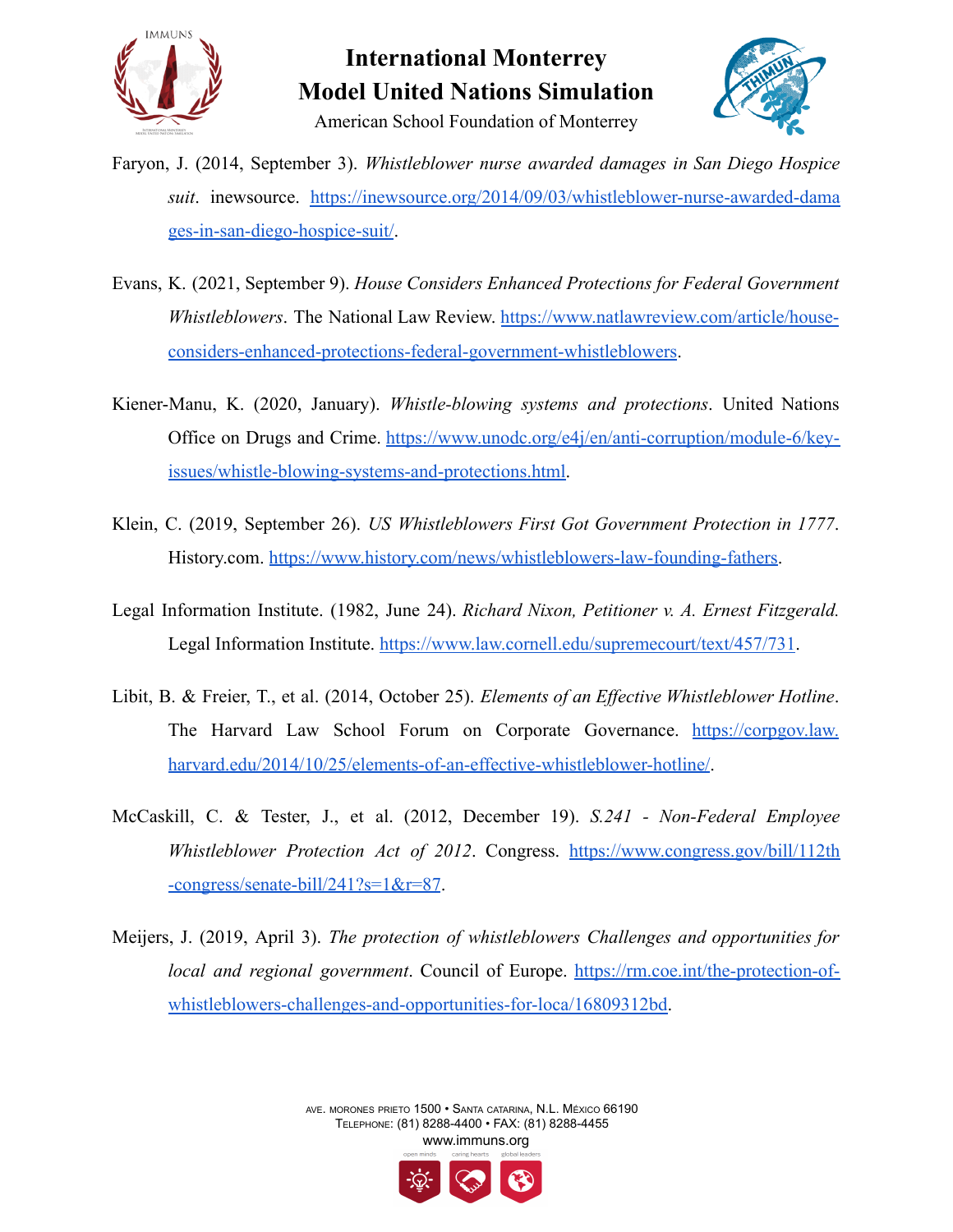



- National Council of Nonprofits. (n.d.). *Whistleblower Protections for Nonprofits*. National Council of Nonprofits. [https://www.councilofnonprofits.org/tools-resources/whistle](https://www.councilofnonprofits.org/tools-resources/whistleblower-protections-nonprofits) [blower-protections-nonprofits.](https://www.councilofnonprofits.org/tools-resources/whistleblower-protections-nonprofits)
- National Whistleblower Center. (2015, January). *Whistleblower Reward Programs: An International Framework For The Detection of Corruption and Fraud*. National Whistleblower Center. [https://www.whistleblowers.org/know-your-rights/whistleblower](https://www.whistleblowers.org/know-your-rights/whistleblower-rewards-an-international-framework-for-detecting-corruption-and-fraud/)[rewards-an-international-framework-for-detecting-corruption-and-fraud/](https://www.whistleblowers.org/know-your-rights/whistleblower-rewards-an-international-framework-for-detecting-corruption-and-fraud/).
- National Whistleblower Center. (2019, July 8). *Victory for Bunny Greenhouse*. National Whistleblower Center. [https://www.whistleblowers.org/news/victory-for-bunny-green](https://www.whistleblowers.org/news/victory-for-bunny-greenhouse/) [house/](https://www.whistleblowers.org/news/victory-for-bunny-greenhouse/).
- National Whistleblower Center. (2021, April 19). *Whistleblower Laws Around the World*. National Whistleblower Center. [https://www.whistleblowers.org/whistleblower-laws-arou](https://www.whistleblowers.org/whistleblower-laws-around-the-world/) [nd-the-world/.](https://www.whistleblowers.org/whistleblower-laws-around-the-world/)
- National Whistleblower Center. (2021, April 19). *Whistleblower Protection Laws for Federal Employee Whistleblowers*. National Whistleblower Center. [https://www.whistleblowers.](https://www.whistleblowers.org/whistleblower-protection-laws-for-federal-whistleblowers/) [org/whistleblower-protection-laws-for-federal-whistleblowers/.](https://www.whistleblowers.org/whistleblower-protection-laws-for-federal-whistleblowers/)
- National Whistleblower Center. (2021, July 8). *President Biden Takes Swift Action to Protect Whistleblowers*. National Whistleblower Center. [https://www.whistleblowers.org/news/](https://www.whistleblowers.org/news/president-biden-takes-swift-action-to-protect-whistleblowers/) [president-biden-takes-swift-action-to-protect-whistleblowers/](https://www.whistleblowers.org/news/president-biden-takes-swift-action-to-protect-whistleblowers/).
- Organisation for Economic Co-operation and Development. (2010, November). *G20 Anti-Corruption Action Plan Protection of Whistleblowers*. Organisation for Economic Co-operation and Development. [https://www.oecd.org/corruption/48972967.pdf.](https://www.oecd.org/corruption/48972967.pdf)

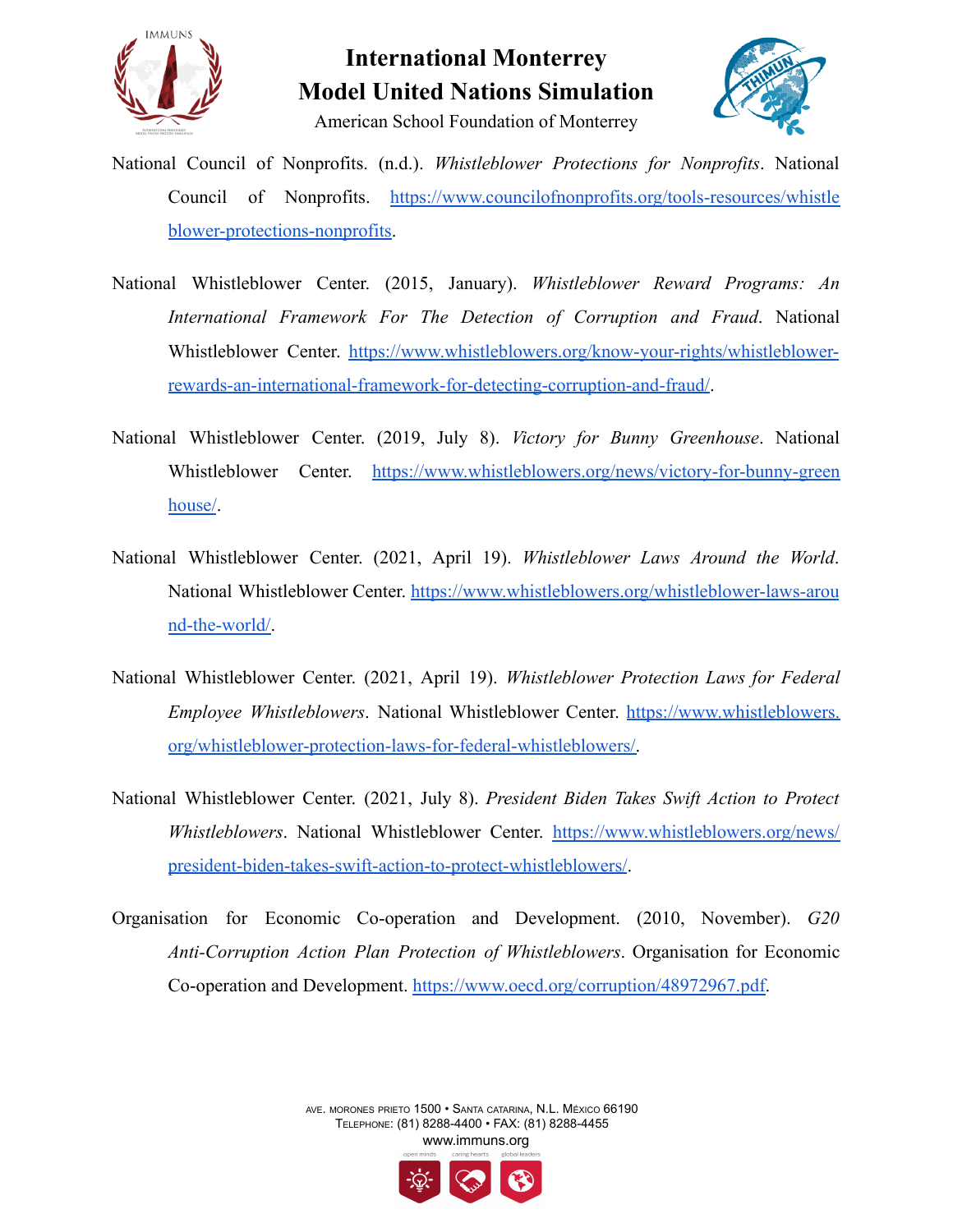



- Organization of the American States. (1996, March 29). *Inter-American Convention Against Corruption (B-58)* . Organization of the American States. [https://www.oas.org/en/sla/dil/](https://www.oas.org/en/sla/dil/docs/inter_american_treaties_B-58_against_Corruption.pdf) [docs/inter\\_american\\_treaties\\_B-58\\_against\\_Corruption.pdf.](https://www.oas.org/en/sla/dil/docs/inter_american_treaties_B-58_against_Corruption.pdf)
- Park, H., Bjørkelo, B., & Blenkinsopp, J. (2020). External Whistleblowers' Experiences of Workplace Bullying by Superiors and Colleagues. *Journal of Business and Ethics*, *161*, 591–601. [https://doi.org/https://doi.org/10.1007/s10551-018-3936-9.](https://doi.org/https://doi.org/10.1007/s10551-018-3936-9)
- Phillips & Cohen LLP. (n.d.). *Whistleblower Rewards: Award Payouts and How They Work*. Phillips & Cohen. [https://www.phillipsandcohen.com/whistleblower-rewards/.](https://www.phillipsandcohen.com/whistleblower-rewards/)
- Phillips & Cohen LLP. (2009, September 2). *The decision by a Pfizer sales representative in Florida, represented by Phillips & Cohen LLP, to file a whistleblower ("qui tam") lawsuit in 2003 kicked off the federal and state investigations that led to Pfizer's record-breaking \$2.3 billion settlement today*. Phillips & Cohen. [https://www.phillipsand](https://www.phillipsandcohen.com/bextra-whistleblower-case-leads-record-setting-pfizer-settlement/) [cohen.com/bextra-whistleblower-case-leads-record-setting-pfizer-settlement/.](https://www.phillipsandcohen.com/bextra-whistleblower-case-leads-record-setting-pfizer-settlement/)
- Phillips & Cohen LLP. (2012, July 2). *Two whistleblowers represented by Phillips & Cohen LLP provided the government with overwhelming evidence that was at the heart of the government's case against GlaxoSmithKline — whose global headquarters are in London, UK — and the record-setting \$3 billion settlement announced today.* Phillips & Cohen News. [https://www.phillipsandcohen.com/whistleblowers-played-major-role-in](https://www.phillipsandcohen.com/whistleblowers-played-major-role-in-glaxo-case-leading-to-glaxo-s-record-settlement/)[glaxo-case-leading-to-glaxo-s-record-settlement/.](https://www.phillipsandcohen.com/whistleblowers-played-major-role-in-glaxo-case-leading-to-glaxo-s-record-settlement/)
- Pratt, M. K. & Cole, B. (2018, July 31). *Whistleblower Protection Act*. Search Compliance. <https://searchcompliance.techtarget.com/definition/Whistleblower-Protection-Act>.

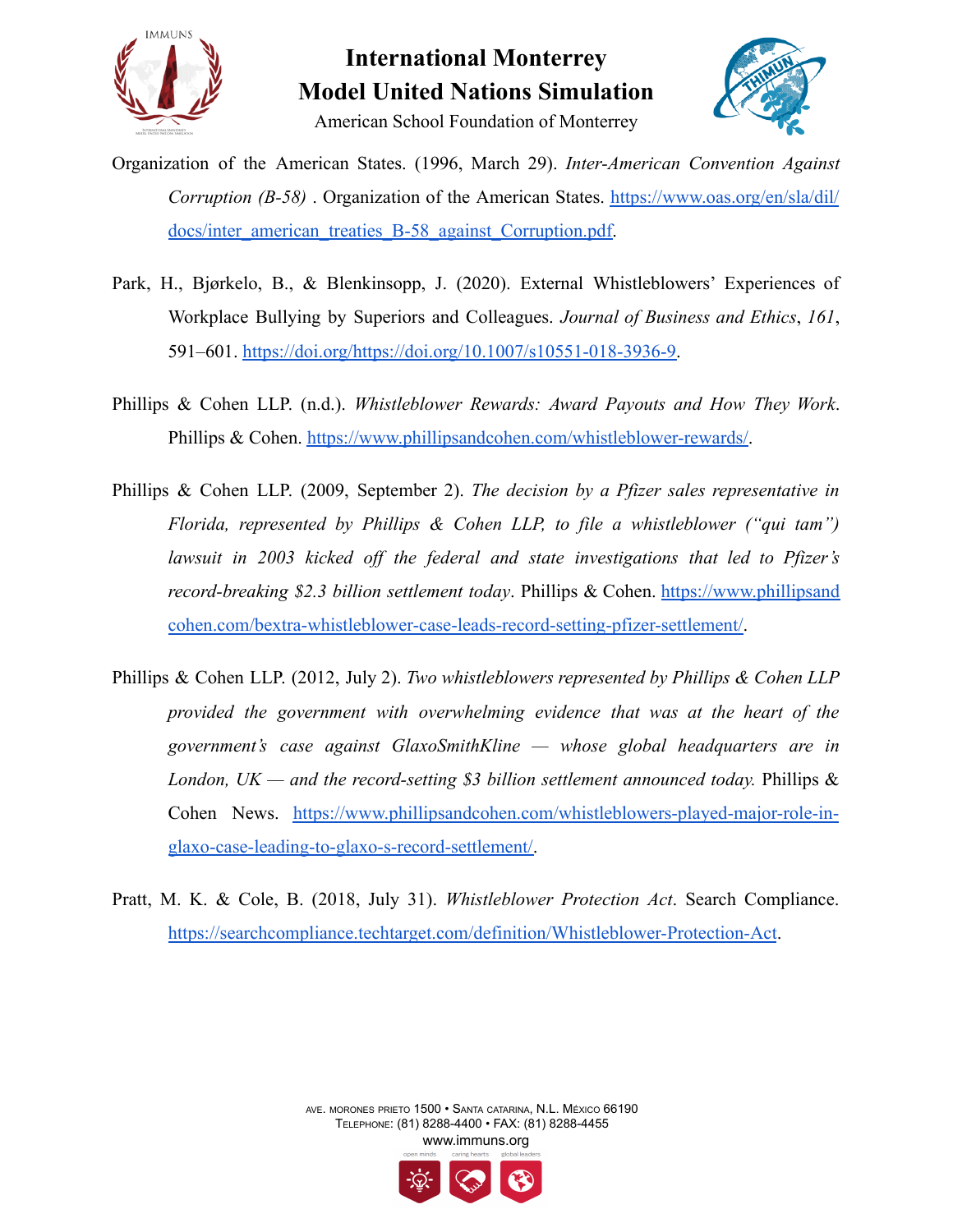



- Schweller, G. (2020, September 12). *Japan Amends Whistleblower Protection Act*. Whistleblower Network News. [https://whistleblowersblog.org/whistleblower-news/japan](https://whistleblowersblog.org/whistleblower-news/japan-amends-whistleblower-protection-act/)[amends-whistleblower-protection-act/](https://whistleblowersblog.org/whistleblower-news/japan-amends-whistleblower-protection-act/).
- Stappers, J. T. (2020, February 25). *What is happening with the EU Whistleblower Protection Directive in the different countries?* WhistleB. [https://whistleb.com/blog-news/what-is](https://whistleb.com/blog-news/what-is-happening-with-the-eu-whistleblower-protection-directive-in-the-different-countries/)[happening-with-the-eu-whistleblower-protection-directive-in-the-different-countries/](https://whistleb.com/blog-news/what-is-happening-with-the-eu-whistleblower-protection-directive-in-the-different-countries/).
- The Economic Times. (2021). *Definition of 'Whistleblower'*. The Economic Times. [https://econo](https://economictimes.indiatimes.com/definition/whistleblower) [mictimes.indiatimes.com/definition/whistleblower.](https://economictimes.indiatimes.com/definition/whistleblower)
- The Australian Government. (2021, September 16). *Whistleblowing*. Australian Securities & Investments Commission. [https://asic.gov.au/about-asic/asic-investigations-and-enforce](https://asic.gov.au/about-asic/asic-investigations-and-enforcement/whistleblowing/) [ment/whistleblowing/.](https://asic.gov.au/about-asic/asic-investigations-and-enforcement/whistleblowing/)
- The European Union. (2019, October 23). *Directive (EU) 2019/1937 of the European Parliament and of the Council of 23 October 2019 on the protection of persons who report breaches of Union law*. EUR-Lex. <http://data.europa.eu/eli/dir/2019/1937/oj>.
- The Government of the People's Republic of China. (2016, October 16). *Declaration of the first annual conference and general meeting of the International Association of Anti-Corruption Authorities (IAACA)*. People's Republic of China Ministry of Foreign Affairs. [https://www.mfa.gov.cn/ce/cgvienna//eng/xw/t279934.htm.](https://www.mfa.gov.cn/ce/cgvienna//eng/xw/t279934.htm)
- The United States Government. (n.d.). *Occupational Safety and Health Administration*. United States Department of Labor. [https://www.whistleblowers.gov/.](https://www.whistleblowers.gov/)
- The United States Government. (n.d.). *Whistleblower Protections*. United States Consumer Product Safety Commission. [https://www.cpsc.gov/About-CPSC/Inspector-General/Whis](https://www.cpsc.gov/About-CPSC/Inspector-General/Whistleblower-Protection-Act-WPA) [tleblower-Protection-Act-WPA](https://www.cpsc.gov/About-CPSC/Inspector-General/Whistleblower-Protection-Act-WPA).

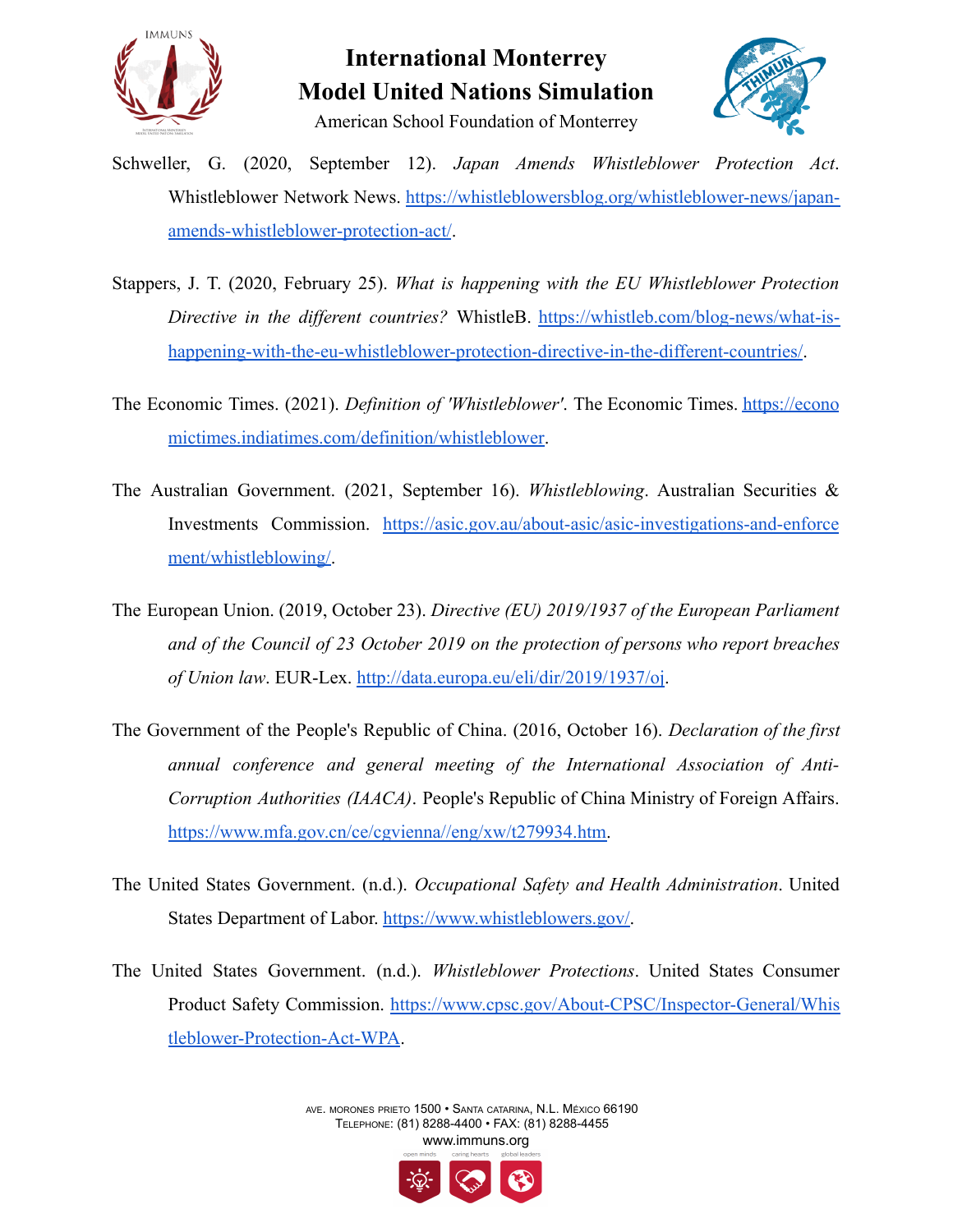



- The United States Government. (2015, May 22). *GlaxoSmithKline to Plead Guilty and Pay \$3 Billion to Resolve Fraud Allegations and Failure to Report Safety Data*. The United States Department of Justice. [https://www.justice.gov/opa/pr/glaxosmithkline-plead](https://www.justice.gov/opa/pr/glaxosmithkline-plead-guilty-and-pay-3-billion-resolve-fraud-allegations-and-failure-report)[guilty-and-pay-3-billion-resolve-fraud-allegations-and-failure-report](https://www.justice.gov/opa/pr/glaxosmithkline-plead-guilty-and-pay-3-billion-resolve-fraud-allegations-and-failure-report).
- The United States Government. (2021, January 14). *The False Claims Act*. The United States Department of Justice. <https://www.justice.gov/civil/false-claims-act>.
- The United States Government. (2021, July 29). *Whistleblower Protection*. United States Environmental Protection Agency. [https://www.epa.gov/office-inspector-general/](https://www.epa.gov/office-inspector-general/whistleblower-protection) [whistleblower-protection](https://www.epa.gov/office-inspector-general/whistleblower-protection).
- Thompson, M. (2019, February 5). *A Tribute to Pentagon Whistleblower Ernie Fitzgerald*. Project On Government Oversight. [https://www.pogo.org/analysis/2019/02/remembering](https://www.pogo.org/analysis/2019/02/remembering-ernie-fitzgerald/)[ernie-fitzgerald/](https://www.pogo.org/analysis/2019/02/remembering-ernie-fitzgerald/).
- Thomson Reuters. (2017, October 17). *Practical Solutions for Dealing with Whistleblowers*. FindLaw. [https://corporate.findlaw.com/human-resources/practical-solutions-for-dealing](https://corporate.findlaw.com/human-resources/practical-solutions-for-dealing-with-whistleblowers.html)[with-whistleblowers.html.](https://corporate.findlaw.com/human-resources/practical-solutions-for-dealing-with-whistleblowers.html)
- Tucker, N. (2005, October 19). *A web of truth*. NBC News. [https://www.nbcnews.com/id/wbna](https://www.nbcnews.com/id/wbna9733749) [9733749](https://www.nbcnews.com/id/wbna9733749).
- United Nations. (2004). *United Nations Convention Against Corruption*. United Nations Office on Drugs and Crime. [https://www.unodc.org/documents/brussels/UN\\_Convention\\_Again](https://www.unodc.org/documents/brussels/UN_Convention_Against_Corruption.pdf) [st\\_Corruption.pdf.](https://www.unodc.org/documents/brussels/UN_Convention_Against_Corruption.pdf)
- United Nations. (2020). *Welcome to the Human Rights Council*. Office of the High Commissioner for Human Rights. [https://www.ohchr.org/EN/HRBodies/HRC/Pages/Abo](https://www.ohchr.org/EN/HRBodies/HRC/Pages/AboutCouncil.aspx) [utCouncil.aspx](https://www.ohchr.org/EN/HRBodies/HRC/Pages/AboutCouncil.aspx).